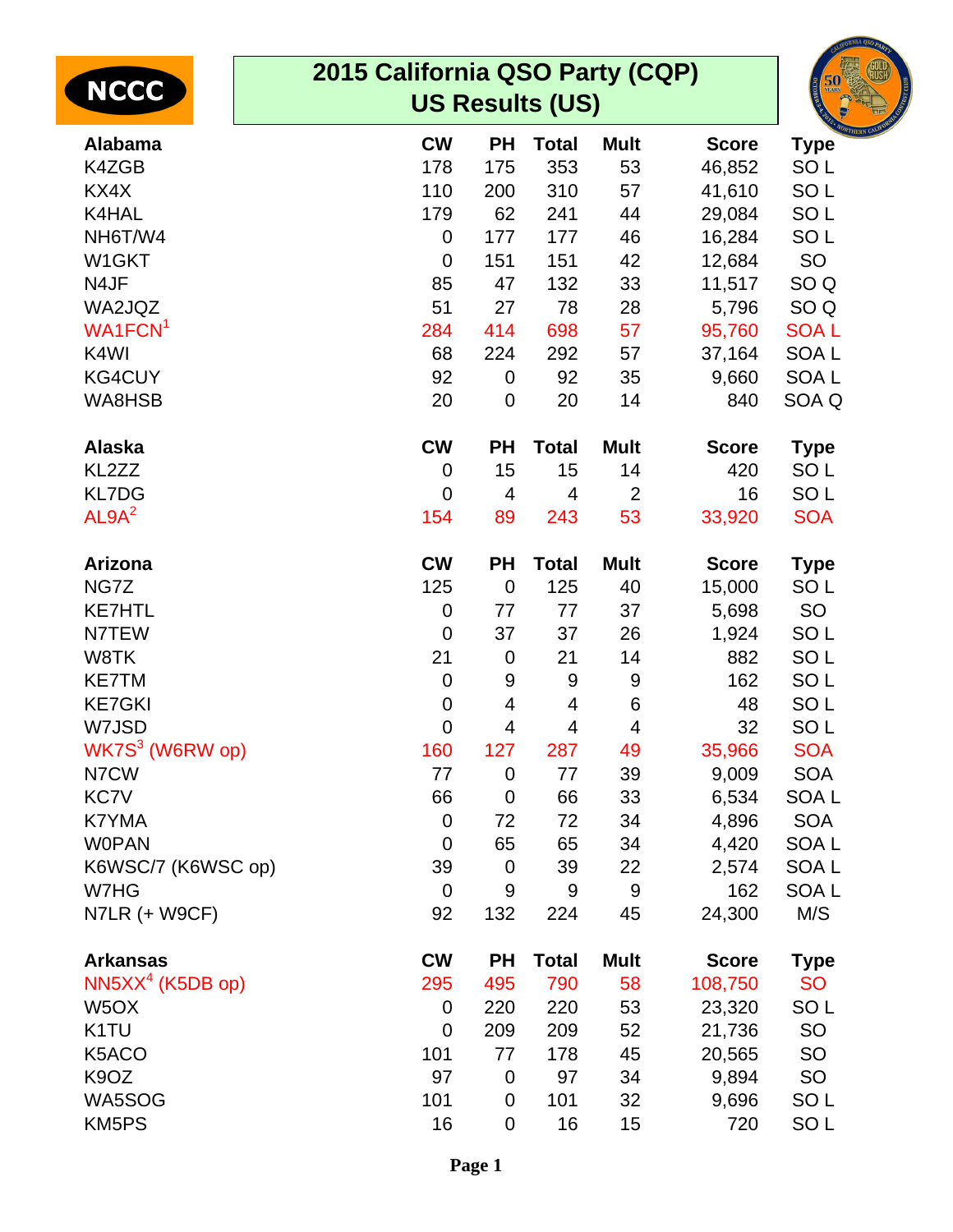|                    | 2015 California QSO Party (CQP) |                |                        |                |              |                  |
|--------------------|---------------------------------|----------------|------------------------|----------------|--------------|------------------|
| <b>NCCC</b>        |                                 |                | <b>US Results (US)</b> |                |              |                  |
| Colorado           | <b>CW</b>                       | <b>PH</b>      | <b>Total</b>           | <b>Mult</b>    | <b>Score</b> | <b>Type</b>      |
| <b>K0FX</b>        | 212                             | $\overline{0}$ | 212                    | 48             | 30,528       | SO <sub>L</sub>  |
| <b>KD0JLE</b>      | $\mathbf 0$                     | 219            | 219                    | 52             | 22,776       | SO <sub>L</sub>  |
| NN7A               | 144                             | 15             | 159                    | 40             | 18,480       | SO <sub>L</sub>  |
| <b>NCOJW</b>       | $\mathbf 0$                     | 183            | 183                    | 49             | 17,934       | SO               |
| <b>KR7C</b>        | 66                              | $\overline{0}$ | 66                     | 27             | 5,346        | SO <sub>L</sub>  |
| KV6O               | 1                               | 62             | 63                     | 28             | 3,556        | SO               |
| NV9P               | $\mathbf 0$                     | 31             | 31                     | 22             | 1,364        | SO <sub>L</sub>  |
| AD1C <sup>5</sup>  | 152                             | 120            | 272                    | 56             | 38,976       | <b>SOAL</b>      |
| <b>KNOMAP</b>      | $\overline{0}$                  | 100            | 100                    | 37             | 7,400        | <b>SOAL</b>      |
| N0ZTO              | $\mathbf 0$                     | 20             | 20                     | 16             | 640          | SOA <sub>L</sub> |
| <b>Connecticut</b> | <b>CW</b>                       | <b>PH</b>      | <b>Total</b>           | <b>Mult</b>    | <b>Score</b> | <b>Type</b>      |
| W <sub>1</sub> QK  | 236                             | $\overline{0}$ | 236                    | 48             | 33,984       | SO <sub>L</sub>  |
| K <sub>1</sub> BV  | 134                             | 37             | 171                    | 43             | 20,468       | <b>SO</b>        |
| K <sub>1</sub> KI  | 95                              | $\overline{0}$ | 95                     | 39             | 11,115       | SO               |
| W1CTN (+ KC1ACN)   | 81                              | 287            | 368                    | 57             | 46,569       | M/S              |
| <b>Delaware</b>    | <b>CW</b>                       | <b>PH</b>      | <b>Total</b>           | <b>Mult</b>    | <b>Score</b> | <b>Type</b>      |
| N8NA               | 212                             | $\overline{0}$ | 212                    | 44             | 27,984       | SO <sub>L</sub>  |
| W3RLO              | $\mathbf 0$                     | 10             | 10                     | $\overline{7}$ | 140          | SO <sub>L</sub>  |
| NY3C <sup>6</sup>  | 30                              | 111            | 141                    | 46             | 14,352       | <b>SOA</b>       |
| <b>Florida</b>     | <b>CW</b>                       | <b>PH</b>      | <b>Total</b>           | <b>Mult</b>    | <b>Score</b> | <b>Type</b>      |
| N <sub>4</sub> OX  | 258                             | 359            | 617                    | 58             | 86,536       | SO <sub>L</sub>  |
| NF4A               | 223                             | 284            | 507                    | 54             | 66,798       | <b>SO</b>        |
| WX4G               | 101                             | 215            | 316                    | 53             | 38,849       | SO               |
| <b>WO40</b>        | 178                             | 74             | 252                    | 55             | 37,510       | <b>SO</b>        |
| KN4Y               | 211                             | $\mathbf 0$    | 211                    | 42             | 26,586       | SO <sub>L</sub>  |
| K4JAF              | $\mathbf 0$                     | 180            | 180                    | 45             | 16,200       | SO <sub>L</sub>  |
| K <sub>1</sub> TN  | 95                              | $\mathbf 0$    | 95                     | 34             | 9,690        | SO <sub>L</sub>  |
| AI4WW              | 70                              | 29             | 99                     | 32             | 8,576        | <b>SO</b>        |
| K4GOP              | $\mathbf 0$                     | 96             | 96                     | 33             | 6,336        | SO <sub>L</sub>  |
| WA6POZ             | $\mathbf 0$                     | 81             | 81                     | 39             | 6,318        | SO               |
| NX4N               | 49                              | $\mathbf 0$    | 49                     | 25             | 3,675        | SO               |
| K3TW               | 36                              | 15             | 51                     | 26             | 3,588        | SO <sub>Q</sub>  |
| W4TTZ              | $\mathbf 0$                     | 12             | 12                     | 12             | 288          | SO <sub>Q</sub>  |
| <b>KG4JTR</b>      | $\mathbf 0$                     | $\overline{7}$ | $\overline{7}$         | 10             | 140          | SO <sub>L</sub>  |
| KM4HI'             | 163                             | 165            | 328                    | 49             | 40,131       | <b>SOAL</b>      |
| W4LT               | 170                             | 109            | 279                    | 46             | 33,488       | <b>SOA</b>       |
| N3CW               | 213                             | $\mathbf 0$    | 213                    | 41             | 26,199       | <b>SOA</b>       |
| K4MM               | 108                             | 63             | 171                    | 47             | 21,150       | <b>SOA</b>       |
| N6AR               | 166                             | $\mathbf 0$    | 166                    | 39             | 19,422       | <b>SOA</b>       |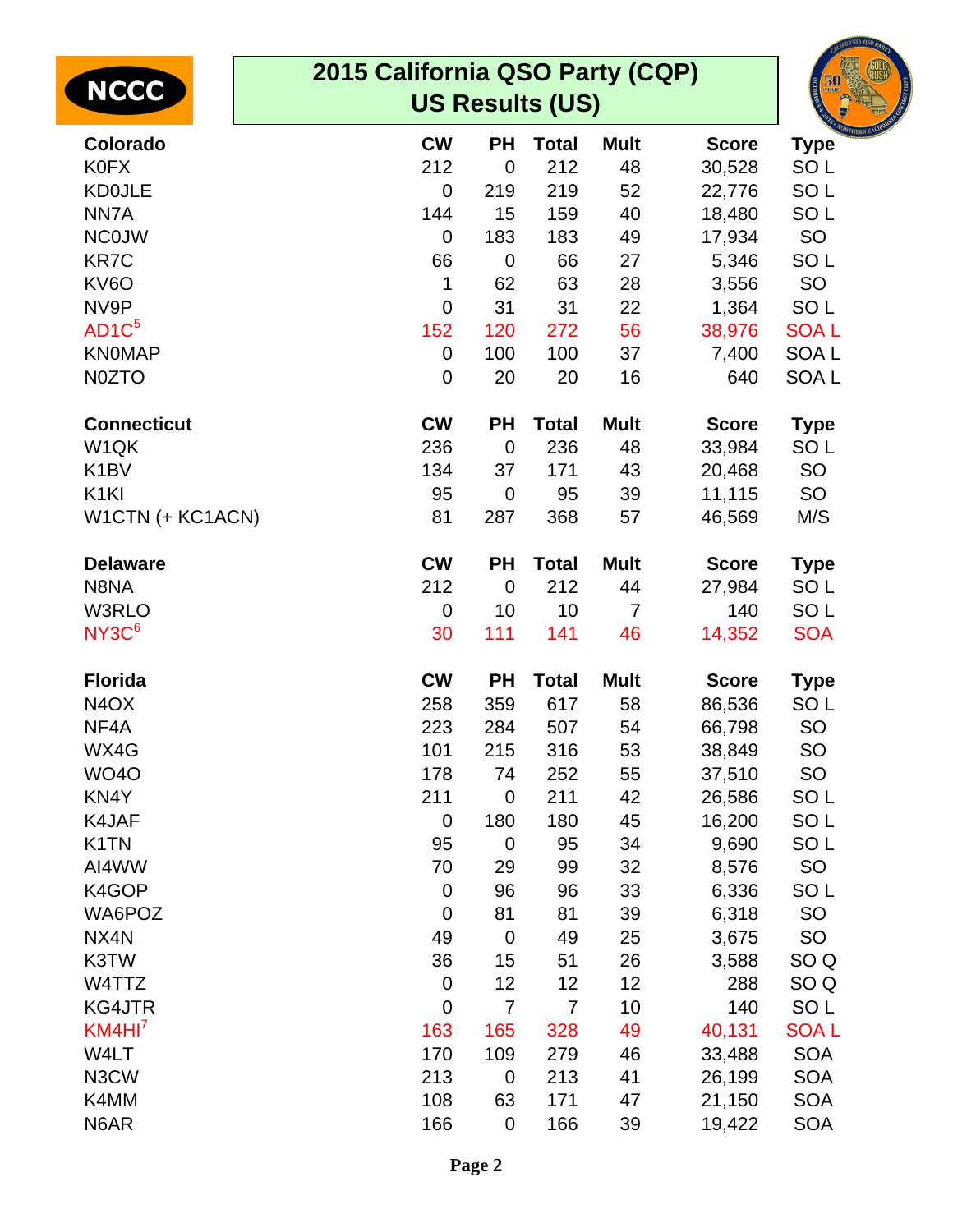| <b>NCCC</b>                    | 2015 California QSO Party (CQP)<br><b>US Results (US)</b> |                |                |                |              |                  |  |  |  |  |
|--------------------------------|-----------------------------------------------------------|----------------|----------------|----------------|--------------|------------------|--|--|--|--|
| <b>Florida</b>                 | <b>CW</b>                                                 | <b>PH</b>      | <b>Total</b>   | <b>Mult</b>    | <b>Score</b> | <b>Type</b>      |  |  |  |  |
| N <sub>4</sub> D <sub>XI</sub> | 108                                                       | 93             | 201            | 37             | 18,870       | <b>SOA</b>       |  |  |  |  |
| K4RUM                          | 160                                                       | $\mathbf 0$    | 160            | 36             | 17,280       | <b>SOAL</b>      |  |  |  |  |
| K4SBZ                          | 0                                                         | 52             | 52             | 27             | 2,808        | <b>SOA</b>       |  |  |  |  |
| KC5CMX                         | 1                                                         | 16             | 17             | 13             | 455          | SOA <sub>L</sub> |  |  |  |  |
| Georgia                        | <b>CW</b>                                                 | <b>PH</b>      | <b>Total</b>   | <b>Mult</b>    | <b>Score</b> | <b>Type</b>      |  |  |  |  |
| K4BAI                          | 368                                                       | 567            | 935            | 58             | 129,804      | SO               |  |  |  |  |
| N <sub>4</sub> PN              | 310                                                       | 657            | 967            | 57             | 127,908      | SO               |  |  |  |  |
| WK4U                           | 129                                                       | 69             | 198            | 45             | 23,625       | SO <sub>L</sub>  |  |  |  |  |
| AA4CF                          | 182                                                       | $\overline{0}$ | 182            | 40             | 21,840       | SO               |  |  |  |  |
| N9DFD                          | 29                                                        | 166            | 195            | 38             | 15,922       | SO <sub>L</sub>  |  |  |  |  |
| K4BLL                          | $\mathbf 0$                                               | 162            | 162            | 38             | 12,312       | SO <sub>L</sub>  |  |  |  |  |
| AB4LX                          | 77                                                        | 49             | 126            | 37             | 12,173       | SO <sub>L</sub>  |  |  |  |  |
| KU8E                           | 61                                                        | 55             | 116            | 39             | 11,427       | SO               |  |  |  |  |
| WB5RYB                         | 62                                                        | $\mathbf 0$    | 62             | 32             | 5,952        | SO <sub>L</sub>  |  |  |  |  |
| W4KTR                          | $\mathbf 0$                                               | 57             | 57             | 27             | 3,078        | SO               |  |  |  |  |
| K4VBM                          | $\mathbf 0$                                               | 54             | 54             | 28             | 3,024        | SO <sub>L</sub>  |  |  |  |  |
| KD4QMY                         | $\mathbf 0$                                               | 39             | 39             | 23             | 1,794        | SO <sub>L</sub>  |  |  |  |  |
| KG4UVU                         | $\mathbf 0$                                               | 37             | 37             | 22             | 1,628        | SO <sub>L</sub>  |  |  |  |  |
| K4MZE                          | 10                                                        | 8              | 18             | 15             | 690          | SO <sub>L</sub>  |  |  |  |  |
| N4GG <sup>8</sup>              | 312                                                       | $\overline{0}$ | 312            | 46             | 43,056       | <b>SOA</b>       |  |  |  |  |
| AB4VT                          | $\mathbf 0$                                               | 85             | 85             | 32             | 5,440        | SOA <sub>L</sub> |  |  |  |  |
| KC4YBO                         | $\boldsymbol{0}$                                          | 69             | 69             | 24             | 3,312        | M/M              |  |  |  |  |
| <b>Hawaii</b>                  | <b>CW</b>                                                 | <b>PH</b>      | <b>Total</b>   | <b>Mult</b>    | <b>Score</b> | <b>Type</b>      |  |  |  |  |
| KH6Y                           | 50                                                        | $\mathbf 0$    | 50             | 28             | 4,200        | SO <sub>L</sub>  |  |  |  |  |
| KH6TA                          | $\mathbf 0$                                               | 23             | 23             | 16             | 736          | SO               |  |  |  |  |
| K6WDE/KH6 <sup>9</sup>         | $\overline{0}$                                            | 75             | 75             | 35             | 5,250        | <b>SOAL</b>      |  |  |  |  |
| KH6LC (+ AH6RE, NH6V, AH6KO)   | 415                                                       | 622            | 1,037          | 58             | 144,362      | M/M              |  |  |  |  |
| Idaho                          | <b>CW</b>                                                 | <b>PH</b>      | <b>Total</b>   | <b>Mult</b>    | <b>Score</b> | <b>Type</b>      |  |  |  |  |
| WJ9B                           | 376                                                       | $\mathbf 0$    | 376            | 48             | 54,144       | SO               |  |  |  |  |
| K7MK                           | 23                                                        | 177            | 200            | 50             | 21,150       | SO               |  |  |  |  |
| W7TX                           | $\mathbf 0$                                               | 33             | 33             | 22             | 1,452        | SO               |  |  |  |  |
| WM5F                           | $\boldsymbol{0}$                                          | 19             | 19             | 10             | 380          | SO <sub>L</sub>  |  |  |  |  |
| <b>KC7LHV</b>                  | $\boldsymbol{0}$                                          | $\overline{7}$ | $\overline{7}$ | $\overline{5}$ | 70           | SO <sub>L</sub>  |  |  |  |  |
| W7MCP <sup>10</sup>            | 0                                                         | 100            | 100            | 42             | 8,400        | <b>SOAL</b>      |  |  |  |  |
| <b>Illinois</b>                | <b>CW</b>                                                 | <b>PH</b>      | <b>Total</b>   | <b>Mult</b>    | <b>Score</b> | <b>Type</b>      |  |  |  |  |
| K <sub>9</sub> ZO              | 82                                                        | 212            | 294            | 53             | 35,510       | SO               |  |  |  |  |
| W9QL                           | $\overline{0}$                                            | 290            | 290            | 55             | 31,900       | SO <sub>L</sub>  |  |  |  |  |
| K9CW                           | 200                                                       | $\mathbf 0$    | 200            | 46             | 27,600       | SO <sub>L</sub>  |  |  |  |  |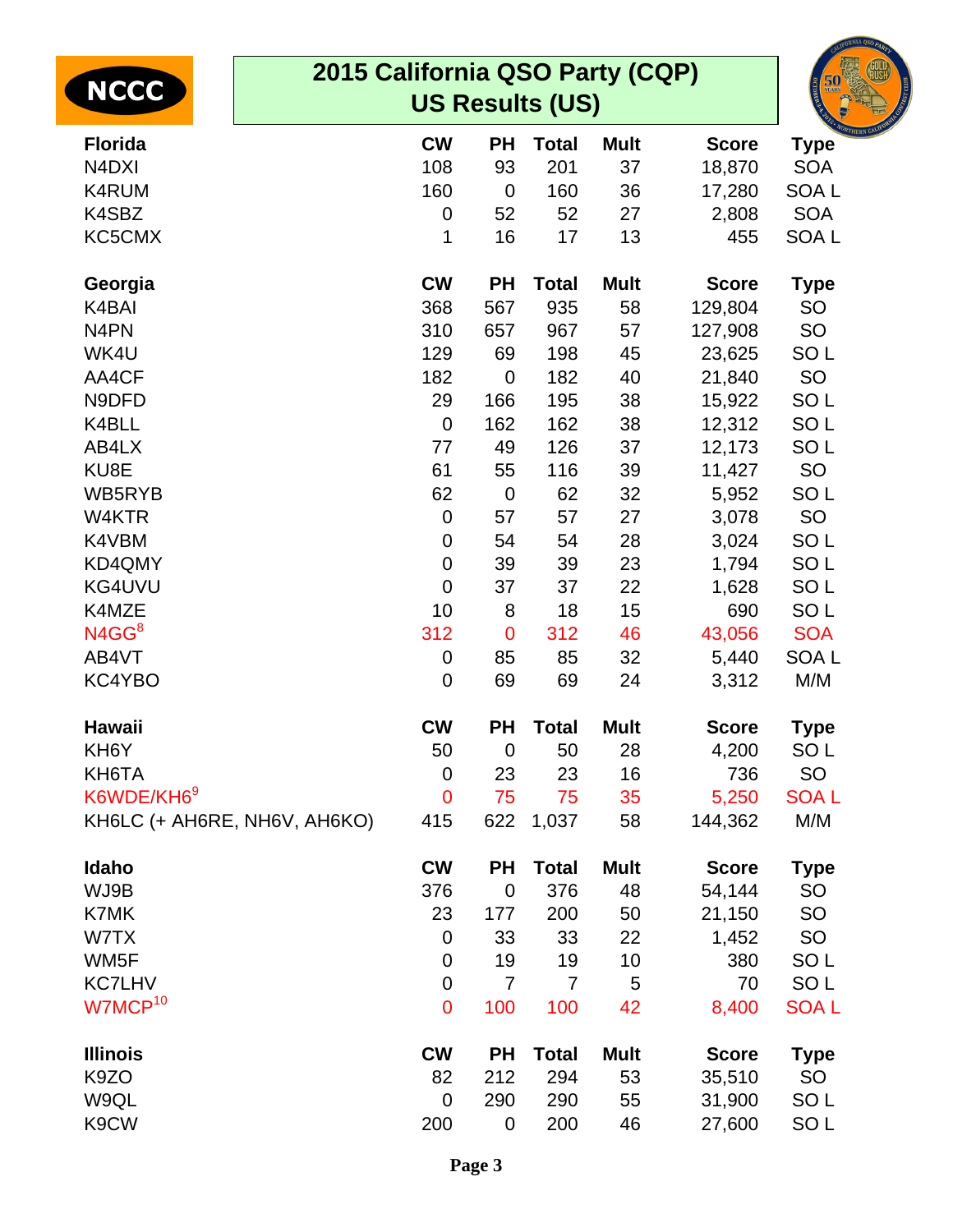| <b>NCCC</b>                  | 2015 California QSO Party (CQP)<br><b>US Results (US)</b> |                |              |             |              |                  |  |  |  |
|------------------------------|-----------------------------------------------------------|----------------|--------------|-------------|--------------|------------------|--|--|--|
| <b>Illinois</b>              | <b>CW</b>                                                 | <b>PH</b>      | <b>Total</b> | <b>Mult</b> | <b>Score</b> | <b>Type</b>      |  |  |  |
| WQ9T                         | 148                                                       | 53             | 201          | 47          | 25,850       | SO <sub>L</sub>  |  |  |  |
| N9JF                         | 149                                                       | $\mathbf 0$    | 149          | 41          | 18,327       | SO <sub>L</sub>  |  |  |  |
| N <sub>1</sub> KW            | 138                                                       | $\mathbf 0$    | 138          | 40          | 16,560       | SO <sub>L</sub>  |  |  |  |
| W9NJM                        | $\mathbf 0$                                               | 116            | 116          | 44          | 10,208       | SO <sub>L</sub>  |  |  |  |
| KD9GY                        | $\overline{0}$                                            | 127            | 127          | 40          | 10,160       | SO <sub>L</sub>  |  |  |  |
| WA9AQN                       | 92                                                        | $\mathbf 0$    | 92           | 35          | 9,660        | <b>SO</b>        |  |  |  |
| <b>KC9EOQ</b>                | $\overline{0}$                                            | 74             | 74           | 33          | 4,884        | SO               |  |  |  |
| AI9K                         | 57                                                        | $\mathbf 0$    | 57           | 27          | 4,617        | SO <sub>Q</sub>  |  |  |  |
| AB9YC                        | 34                                                        | $\mathbf 0$    | 34           | 23          | 2,346        | SO <sub>L</sub>  |  |  |  |
| NV9X                         | 30                                                        | 8              | 38           | 22          | 2,332        | SO <sub>L</sub>  |  |  |  |
| ND9E                         | $\overline{2}$                                            | 45             | 47           | 24          | 2,304        | SO <sub>L</sub>  |  |  |  |
| KD9DEY                       | $\overline{0}$                                            | 29             | 29           | 20          | 1,160        | SO <sub>L</sub>  |  |  |  |
| N9BT                         | 10                                                        | $\mathbf 0$    | 10           | 9           | 270          | SO <sub>L</sub>  |  |  |  |
| W9SE                         | 8                                                         | $\mathbf 0$    | 8            | 8           | 192          | SO <sub>L</sub>  |  |  |  |
| K9CT <sup>11</sup>           | 447                                                       | 719            | 1,166        | 58          | 161,182      | <b>SOA</b>       |  |  |  |
| W9ILY                        | 141                                                       | 105            | 246          | 52          | 32,916       | <b>SOA</b>       |  |  |  |
| WA9LEY                       | 124                                                       | 67             | 191          | 41          | 20,746       | SOA <sub>L</sub> |  |  |  |
| <b>KC9UJS</b>                | 71                                                        | 97             | 168          | 49          | 19,943       | SOA <sub>L</sub> |  |  |  |
| K3WA                         | 101                                                       | 66             | 167          | 45          | 19,575       | <b>SOA</b>       |  |  |  |
| W9OA                         | 96                                                        | $\mathbf 0$    | 96           | 37          | 10,656       | SOA <sub>L</sub> |  |  |  |
| N <sub>9</sub> CO            | 84                                                        | $\mathbf 0$    | 84           | 39          | 9,828        | SOA <sub>L</sub> |  |  |  |
| N9JPG                        | $\mathbf 0$                                               | 88             | 88           | 39          | 6,864        | <b>SOA</b>       |  |  |  |
| N9VPV                        | $\overline{0}$                                            | 90             | 90           | 31          | 5,580        | SOA <sub>L</sub> |  |  |  |
| N9GUN                        | 19                                                        | 54             | 73           | 31          | 5,115        | <b>SOA</b>       |  |  |  |
| <b>KC9IRV</b>                | $\Omega$                                                  | 67             | 67           | 32          | 4,288        | <b>SOAL</b>      |  |  |  |
| W3HDH                        | 28                                                        | 13             | 41           | 27          | 2,970        | <b>SOA</b>       |  |  |  |
| K9YX                         | $\mathbf 0$                                               | 45             | 45           | 27          | 2,430        | <b>SOA</b>       |  |  |  |
| KA9BBQ                       | $\mathbf 0$                                               | 28             | 28           | 22          | 1,232        | <b>SOAL</b>      |  |  |  |
| KC9RXT                       | $\overline{0}$                                            | 27             | 27           | 18          | 972          | <b>SOA</b>       |  |  |  |
| WB8BZK                       | $\overline{0}$                                            | 13             | 13           | 12          | 312          | SOA <sub>L</sub> |  |  |  |
| N2BJ (+ K2PAC)               | 291                                                       | 285            | 576          | 57          | 82,251       | M/S              |  |  |  |
| W9UIH (KD9DEV, KD9EIP, K9UH) | $\mathbf 0$                                               | 192            | 192          | 52          | 19,968       | M/S L            |  |  |  |
|                              |                                                           |                |              |             |              |                  |  |  |  |
| Indiana                      | <b>CW</b>                                                 | <b>PH</b>      | <b>Total</b> | <b>Mult</b> | <b>Score</b> | <b>Type</b>      |  |  |  |
| W9RE                         | 262                                                       | $\mathbf 0$    | 262          | 47          | 36,942       | SO <sub>L</sub>  |  |  |  |
| KJ9C                         | 173                                                       | $\mathbf 0$    | 173          | 46          | 23,874       | SO               |  |  |  |
| K9JWI                        | 100                                                       | $\overline{0}$ | 100          | 31          | 9,300        | <b>SO</b>        |  |  |  |
| K9ASE                        | $\mathbf 0$                                               | 61             | 61           | 29          | 3,538        | SO               |  |  |  |
| KT9L                         | 31                                                        | $\overline{0}$ | 31           | 20          | 1,860        | SO <sub>L</sub>  |  |  |  |
| K9ELF                        | $\mathbf 0$                                               | 35             | 35           | 18          | 1,260        | SO <sub>L</sub>  |  |  |  |
| K9DUR                        | $\mathbf 0$                                               | 25             | 25           | 18          | 900          | SO <sub>L</sub>  |  |  |  |
| <b>KC9TTR</b>                | $\mathbf 0$                                               | 17             | 17           | 16          | 544          | SO <sub>L</sub>  |  |  |  |
|                              |                                                           |                |              |             |              |                  |  |  |  |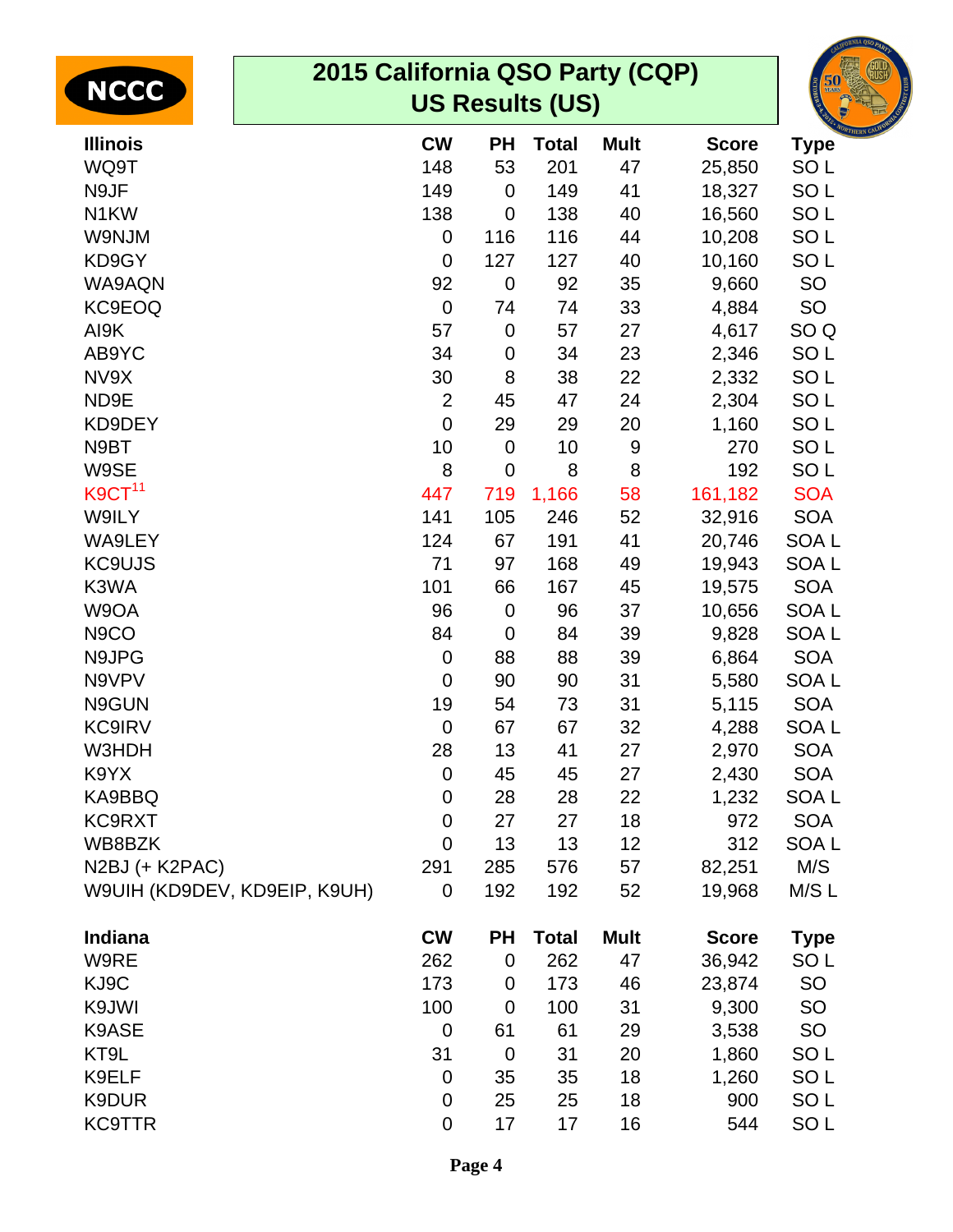| <b>NCCC</b>         | 2015 California QSO Party (CQP)<br><b>US Results (US)</b> |                         |              |                |              |                  |  |  |  |  |
|---------------------|-----------------------------------------------------------|-------------------------|--------------|----------------|--------------|------------------|--|--|--|--|
| <b>Indiana</b>      | <b>CW</b>                                                 | <b>PH</b>               | <b>Total</b> | <b>Mult</b>    | <b>Score</b> | <b>Type</b>      |  |  |  |  |
| W9PA <sup>12</sup>  | 26                                                        | $\mathbf 0$             | 26           | 16             | 1,248        | <b>SOAL</b>      |  |  |  |  |
| lowa                | <b>CW</b>                                                 | <b>PH</b>               | <b>Total</b> | <b>Mult</b>    | <b>Score</b> | <b>Type</b>      |  |  |  |  |
| <b>K0IO</b>         | 176                                                       | 56                      | 232          | 48             | 30,720       | SO <sub>L</sub>  |  |  |  |  |
| <b>W0GXA</b>        | 100                                                       | $\overline{0}$          | 100          | 38             | 11,400       | SO <sub>L</sub>  |  |  |  |  |
| <b>KD0LRG</b>       | $\mathbf 0$                                               | 57                      | 57           | 26             | 2,964        | <b>SO</b>        |  |  |  |  |
| <b>KB0TLC</b>       | $\mathbf 0$                                               | $\overline{\mathbf{4}}$ | 4            | $\overline{4}$ | 32           | SOLM             |  |  |  |  |
| <b>Kansas</b>       | <b>CW</b>                                                 | <b>PH</b>               | <b>Total</b> | <b>Mult</b>    | <b>Score</b> | <b>Type</b>      |  |  |  |  |
| <b>W0BH</b>         | 94                                                        | 355                     | 449          | 57             | 56,544       | <b>SO</b>        |  |  |  |  |
| <b>K0HNC</b>        | 169                                                       | 61                      | 230          | 49             | 30,821       | SO <sub>L</sub>  |  |  |  |  |
| <b>WOUY</b>         | 184                                                       | 39                      | 223          | 47             | 29,610       | SO               |  |  |  |  |
| <b>NOEI</b>         | 43                                                        | $\mathbf 0$             | 43           | 20             | 2,580        | SO <sub>L</sub>  |  |  |  |  |
| <b>KC0IUY</b>       | $\overline{0}$                                            | 45                      | 45           | 28             | 2,520        | SO <sub>L</sub>  |  |  |  |  |
| W0YJT <sup>13</sup> | 100                                                       | 151                     | 251          | 47             | 28,294       | <b>SOAL</b>      |  |  |  |  |
| <b>W0GUY</b>        | 92                                                        | 50                      | 142          | 40             | 15,040       | <b>SOA</b>       |  |  |  |  |
| <b>K0VBU</b>        | 109                                                       | $\overline{0}$          | 109          | 37             | 12,099       | <b>SOAL</b>      |  |  |  |  |
| K0HC (W0BH op)      | 18                                                        | 105                     | 123          | 39             | 10,296       | M/M              |  |  |  |  |
| Kentucky            | <b>CW</b>                                                 | <b>PH</b>               | <b>Total</b> | <b>Mult</b>    | <b>Score</b> | <b>Type</b>      |  |  |  |  |
| KM4FO               | 167                                                       | $\overline{0}$          | 167          | 37             | 18,537       | SO <sub>L</sub>  |  |  |  |  |
| KM4FRM              | $\mathbf 0$                                               | 85                      | 85           | 31             | 5,270        | SO <sub>L</sub>  |  |  |  |  |
| KY4D                | $\mathbf 0$                                               | 57                      | 57           | 28             | 3,192        | <b>SO</b>        |  |  |  |  |
| NC9W                | $\mathbf 0$                                               | 13                      | 13           | 11             | 286          | SO <sub>L</sub>  |  |  |  |  |
| K4FT <sup>14</sup>  | 158                                                       | $\mathbf 0$             | 158          | 46             | 21,804       | <b>SOAL</b>      |  |  |  |  |
| K4WW                | 104                                                       | 79                      | 183          | 39             | 18,330       | <b>SOA</b>       |  |  |  |  |
| Louisiana           | <b>CW</b>                                                 | <b>PH</b>               | <b>Total</b> | <b>Mult</b>    | <b>Score</b> | <b>Type</b>      |  |  |  |  |
| N <sub>5</sub> YE   | 158                                                       | 134                     | 292          | 50             | 37,100       | SO <sub>L</sub>  |  |  |  |  |
| N <sub>5</sub> II   | 98                                                        | 129                     | 227          | 51             | 28,152       | SO <sub>L</sub>  |  |  |  |  |
| NO <sub>5</sub> W   | 159                                                       | $\mathbf 0$             | 159          | 39             | 18,603       | SO <sub>L</sub>  |  |  |  |  |
| KJ5SO               | $\mathbf 0$                                               | 157                     | 157          | 46             | 14,444       | SO <sub>L</sub>  |  |  |  |  |
| W5WMU <sup>15</sup> | 205                                                       | 375                     | 580          | 57             | 77,805       | <b>SOA</b>       |  |  |  |  |
| AC <sub>5</sub> O   | 173                                                       | 343                     | 516          | 58             | 69,890       | SOA <sub>L</sub> |  |  |  |  |
| KR <sub>5</sub> R   | 72                                                        | $\mathbf 0$             | 72           | 32             | 6,912        | <b>SOA</b>       |  |  |  |  |
| N5HMH               | $\mathbf 0$                                               | 29                      | 29           | 20             | 1,160        | <b>SOA</b>       |  |  |  |  |
| W4HVH               | 19                                                        | $\mathbf 0$             | 19           | 16             | 912          | SOA <sub>L</sub> |  |  |  |  |
| <b>Maine</b>        | <b>CW</b>                                                 | <b>PH</b>               | <b>Total</b> | <b>Mult</b>    | <b>Score</b> | <b>Type</b>      |  |  |  |  |
| K <sub>1</sub> IMI  | 247                                                       | 73                      | 320          | 53             | 47,011       | SO <sub>L</sub>  |  |  |  |  |
| K1JB <sup>16</sup>  | 130                                                       | 150                     | 280          | 55             | 37,950       | <b>SOA</b>       |  |  |  |  |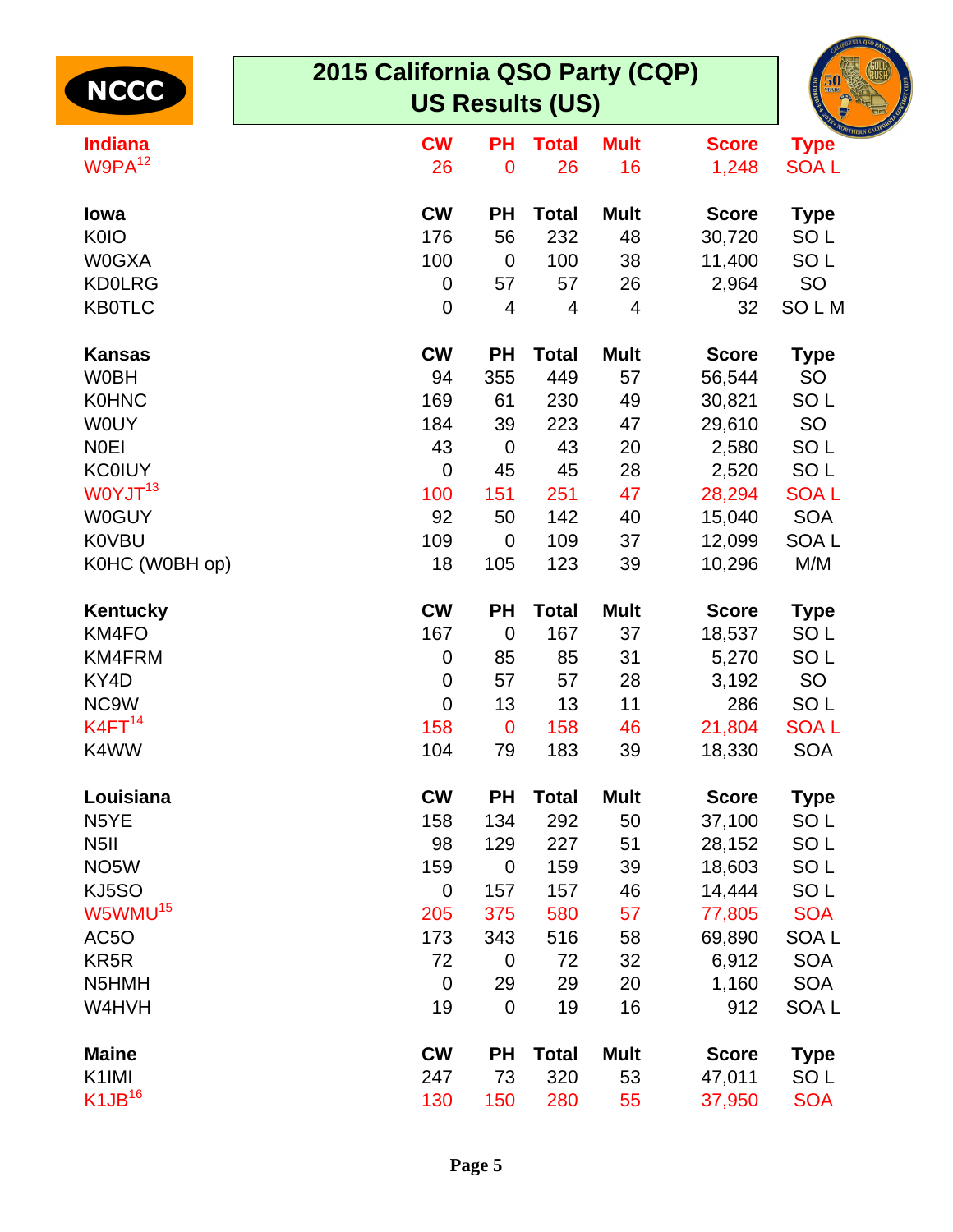| 2015 California QSO Party (CQP)<br><b>NCCC</b> |             |                  | <b>US Results (US)</b> |                |              |                  |
|------------------------------------------------|-------------|------------------|------------------------|----------------|--------------|------------------|
| <b>Maryland</b>                                | <b>CW</b>   | <b>PH</b>        | <b>Total</b>           | <b>Mult</b>    | <b>Score</b> | <b>Type</b>      |
| K3TN                                           | 215         | 40               | 255                    | 46             | 33,350       | <b>SO</b>        |
| K1DQV                                          | $\mathbf 0$ | 111              | 111                    | 41             | 9,102        | SO               |
| N3HEE                                          | 58          | 0                | 58                     | 27             | 4,698        | SO <sub>L</sub>  |
| KC3EER (KC3EER/M op)                           | $\mathbf 0$ | 8                | 8                      | $\overline{7}$ | 112          | <b>SOLM</b>      |
| <b>KC3ASH</b>                                  | $\mathbf 0$ | 3                | 3                      | 3              | 18           | SO <sub>L</sub>  |
| N3QE <sup>17</sup>                             | 222         | 48               | 270                    | 45             | 34,290       | <b>SOA</b>       |
| W <sub>2</sub> CDO                             | 244         | $\overline{0}$   | 244                    | 46             | 33,672       | <b>SOA</b>       |
| N3YUG<br>N3ALN                                 | $\mathbf 0$ | 176              | 176                    | 42             | 14,784       | SOA <sub>L</sub> |
|                                                | $\mathbf 0$ | 99               | 99                     | 35             | 6,930        | SOA <sub>L</sub> |
| N3FJP                                          | $\mathbf 0$ | 29               | 29                     | 18             | 1,044        | <b>SOA</b>       |
| AH6AX                                          | 3           | 21               | 24                     | 18             | 918          | SOA <sub>L</sub> |
| <b>Massachusetts</b>                           | <b>CW</b>   | <b>PH</b>        | <b>Total</b>           | <b>Mult</b>    | <b>Score</b> | <b>Type</b>      |
| W <sub>1</sub> TO                              | 111         | 43               | 154                    | 41             | 17,179       | SO <sub>L</sub>  |
| W1FJ                                           | 122         | $\mathbf 0$      | 122                    | 39             | 14,274       | <b>SO</b>        |
| K1XM                                           | 67          | $\mathbf 0$      | 67                     | 33             | 6,633        | SO <sub>L</sub>  |
| AB1XW                                          | 14          | 18               | 32                     | 22             | 1,716        | SO <sub>L</sub>  |
| N <sub>1</sub> HTB                             | $\mathbf 0$ | 31               | 31                     | 18             | 1,116        | SO <sub>L</sub>  |
| $K1OA^{18}$                                    | 159         | 181              | 340                    | 57             | 47,823       | <b>SOAL</b>      |
| AA1AR                                          | 202         | 36               | 238                    | 55             | 37,290       | SOA <sub>L</sub> |
| NU <sub>10</sub>                               | 76          | 186              | 262                    | 55             | 33,000       | <b>SOA</b>       |
| W1UE                                           | 129         | 41               | 170                    | 42             | 19,698       | <b>SOA</b>       |
| K <sub>1</sub> NU                              | 106         | 49               | 155                    | 42             | 17,472       | <b>SOA</b>       |
| W <sub>1</sub> UJ                              | 111         | $\mathbf 0$      | 111                    | 37             | 12,321       | SOA <sub>L</sub> |
| W <sub>1</sub> EBI                             | 84          | 15               | 99                     | 35             | 9,870        | <b>SOA</b>       |
| K <sub>1</sub> TH                              | 38          | $\boldsymbol{0}$ | 38                     | 22             | 2,508        | <b>SOA</b>       |
| W1KM                                           | 36          | 1                | 37                     | 22             | 2,420        | SOA L            |
| N <sub>1</sub> ERS                             | $\mathbf 0$ | 43               | 43                     | 28             | 2,408        | SOA L            |
| WJ1R                                           | 8           | 8                | 16                     | 14             | 560          | <b>SOA</b>       |
| W1AF (W1PL, KK4UHK, KG5HEW)                    | 33          | 132              | 165                    | 41             | 14,883       | M/S              |
| <b>Michigan</b>                                | <b>CW</b>   | <b>PH</b>        | <b>Total</b>           | <b>Mult</b>    | <b>Score</b> | <b>Type</b>      |
| K8BKM                                          | 227         | 211              | 438                    | 53             | 58,459       | SO <sub>L</sub>  |
| KE8FT                                          | $\mathbf 0$ | 291              | 291                    | 49             | 28,518       | <b>SO</b>        |
| N8EA                                           | 169         | $\mathbf 0$      | 169                    | 39             | 19,773       | SO <sub>L</sub>  |
| K8MRT                                          | 85          | 59               | 144                    | 41             | 15,293       | SO <sub>L</sub>  |
| W8MSP                                          | $\mathbf 0$ | 149              | 149                    | 43             | 12,814       | <b>SO</b>        |
| KD8SNZ                                         | $\mathbf 0$ | 81               | 81                     | 34             | 5,508        | SO <sub>L</sub>  |
| W8JRK                                          | $\mathbf 0$ | 52               | 52                     | 25             | 2,600        | <b>SO</b>        |
| N8DKA                                          | $\mathbf 0$ | 17               | 17                     | 15             | 510          | SO <sub>L</sub>  |
| NF8J <sup>19</sup>                             | 117         | 177              | 294                    | 55             | 38,775       | <b>SOA</b>       |
| W8PI                                           | 187         | 12               | 199                    | 50             | 29,250       | <b>SOA</b>       |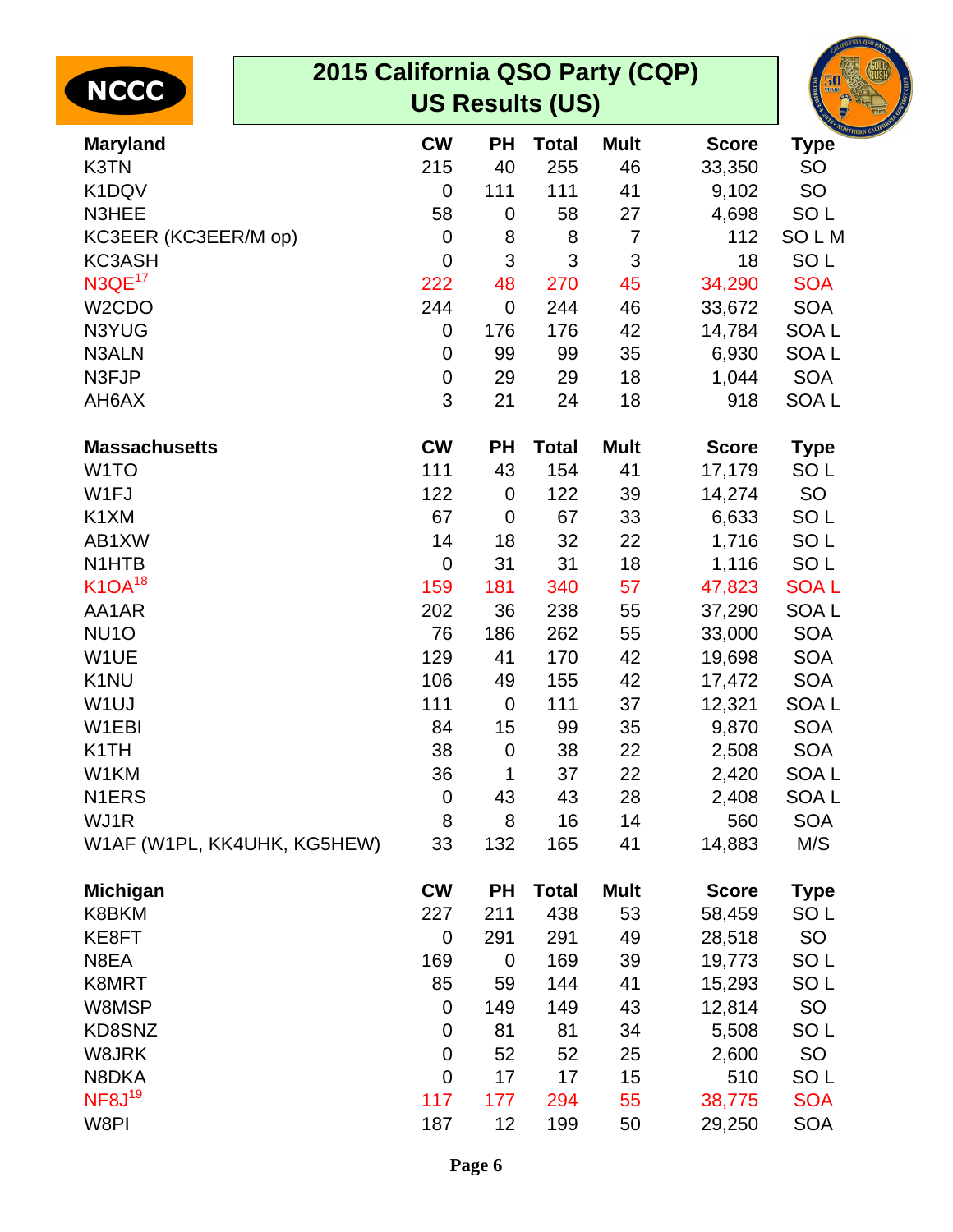| <b>NCCC</b>         | 2015 California QSO Party (CQP)<br><b>US Results (US)</b> |                  |              |             |              |                  |  |  |  |
|---------------------|-----------------------------------------------------------|------------------|--------------|-------------|--------------|------------------|--|--|--|
| <b>Michigan</b>     | <b>CW</b>                                                 | <b>PH</b>        | <b>Total</b> | <b>Mult</b> | <b>Score</b> | <b>Type</b>      |  |  |  |
| K8GT                | 163                                                       | $\mathbf 0$      | 163          | 39          | 19,071       | SOA <sub>L</sub> |  |  |  |
| WD8S                | 72                                                        | 78               | 150          | 42          | 15,624       | SOA <sub>L</sub> |  |  |  |
| N8FYL               | 93                                                        | 14               | 107          | 35          | 10,745       | SOA <sub>L</sub> |  |  |  |
| W8MSC               | $\mathbf 0$                                               | 24               | 24           | 16          | 768          | SOA <sub>L</sub> |  |  |  |
| N8NX                | 9                                                         | $\mathbf 0$      | 9            | 9           | 243          | SOA <sub>L</sub> |  |  |  |
| <b>Minnesota</b>    | <b>CW</b>                                                 | <b>PH</b>        | <b>Total</b> | <b>Mult</b> | <b>Score</b> | <b>Type</b>      |  |  |  |
| <b>K0TC</b>         | 188                                                       | $\mathbf 0$      | 188          | 44          | 24,816       | SO <sub>L</sub>  |  |  |  |
| N0XT                | $\mathbf 0$                                               | 197              | 197          | 46          | 18,124       | SO <sub>L</sub>  |  |  |  |
| KE0G                | 123                                                       | $\mathbf 0$      | 123          | 37          | 13,653       | SO <sub>Q</sub>  |  |  |  |
| N0HJZ               | 33                                                        | 114              | 147          | 41          | 13,407       | SO <sub>L</sub>  |  |  |  |
| <b>WAOLJM</b>       | 8                                                         | 111              | 119          | 37          | 9,102        | SO <sub>L</sub>  |  |  |  |
| K0AD                | 56                                                        | 19               | 75           | 29          | 5,974        | SO <sub>L</sub>  |  |  |  |
| AJ0CM               | $\overline{0}$                                            | 89               | 89           | 33          | 5,874        | SO <sub>L</sub>  |  |  |  |
| W6GMT               | 39                                                        | $\mathbf 0$      | 39           | 21          | 2,457        | SO <sub>L</sub>  |  |  |  |
| <b>KC0VFP</b>       | $\mathbf 0$                                               | 48               | 48           | 22          | 2,112        | SO <sub>L</sub>  |  |  |  |
| <b>N0XOC</b>        | $\mathbf 0$                                               | 25               | 25           | 23          | 1,150        | SO               |  |  |  |
| <b>KC0YFC</b>       | $\mathbf 0$                                               | 16               | 16           | 14          | 448          | SO <sub>L</sub>  |  |  |  |
| $K4IU^{20}$         | 223                                                       | 134              | 357          | 53          | 49,661       | <b>SOA</b>       |  |  |  |
| <b>K0MPH</b>        | 201                                                       | 67               | 268          | 47          | 34,639       | SOA <sub>L</sub> |  |  |  |
| WX0Z                | 10                                                        | 140              | 150          | 47          |              | 14,570 SOA L YL  |  |  |  |
| AE0EE (+ K0BBC)     | 25                                                        | 12               | 37           | 25          | 2,475        | M/ML             |  |  |  |
| <b>Mississippi</b>  | <b>CW</b>                                                 | <b>PH</b>        | <b>Total</b> | <b>Mult</b> | <b>Score</b> | <b>Type</b>      |  |  |  |
| KD5UVV              | $\mathbf 0$                                               | 132              | 132          | 42          | 11,088       | <b>SO</b>        |  |  |  |
| K7ZYV               | 70                                                        | $\boldsymbol{0}$ | 70           | 30          | 6,300        | SO L             |  |  |  |
| N <sub>5FG</sub>    | $\boldsymbol{0}$                                          | 54               | 54           | 31          | 3,348        | SO <sub>L</sub>  |  |  |  |
| N4OGW               | 37                                                        | $\mathbf 0$      | 37           | 23          | 2,553        | SO <sub>L</sub>  |  |  |  |
| AG5AB <sup>21</sup> | $\mathbf 0$                                               | 17               | 17           | 20          | 680          | <b>SOAL</b>      |  |  |  |
| <b>Missouri</b>     | <b>CW</b>                                                 | <b>PH</b>        | <b>Total</b> | <b>Mult</b> | <b>Score</b> | <b>Type</b>      |  |  |  |
| K0OU                | 298                                                       | 300              | 598          | 57          | 85,158       | SO <sub>L</sub>  |  |  |  |
| <b>NW0M</b>         | 264                                                       | 256              | 520          | 57          | 74,328       | SO <sub>L</sub>  |  |  |  |
| <b>K0DEQ</b>        | 111                                                       | 97               | 208          | 49          | 25,823       | SO               |  |  |  |
| <b>KI0HA</b>        | $\mathbf 0$                                               | 75               | 75           | 31          | 4,650        | SO               |  |  |  |
| <b>WB0PYF</b>       | 15                                                        | 36               | 51           | 31          | 3,627        | SO <sub>L</sub>  |  |  |  |
| W7KAM               | $\mathbf 0$                                               | 40               | 40           | 25          | 2,000        | SO <sub>L</sub>  |  |  |  |
| <b>WONFS</b>        | $\mathbf 0$                                               | 13               | 13           | 13          | 338          | SO <sub>L</sub>  |  |  |  |
| K <sub>2</sub> HT   | 6                                                         | $\mathbf 0$      | 6            | 5           | 90           | SO <sub>L</sub>  |  |  |  |
| KOJPL <sup>22</sup> | 189                                                       | 134              | 323          | 54          | 45,090       | <b>SOA</b>       |  |  |  |
| <b>NOIAI</b>        | $\pmb{0}$                                                 | 241              | 241          | 51          | 24,582       | SOA L            |  |  |  |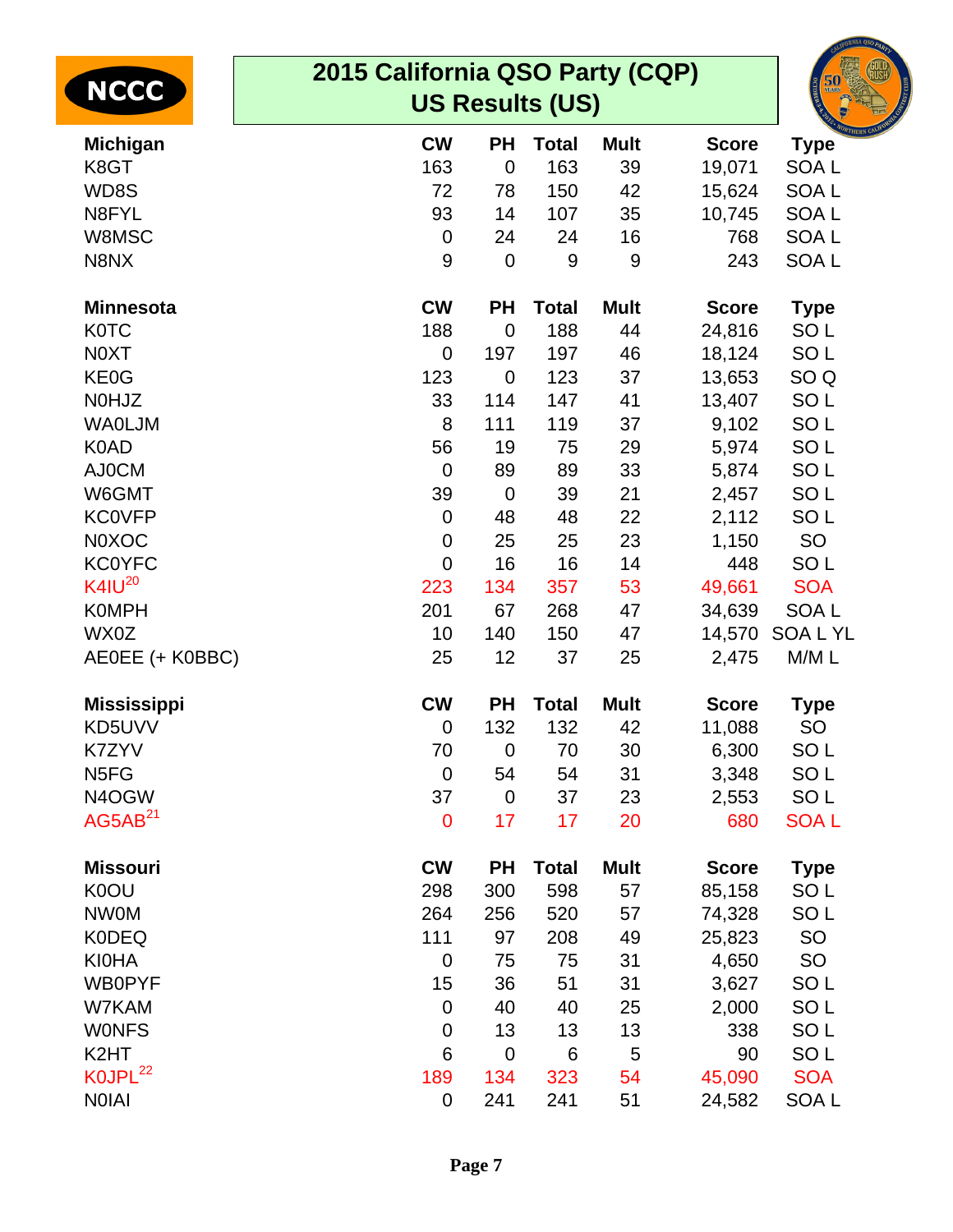| <b>NCCC</b>           | 2015 California QSO Party (CQP)<br><b>US Results (US)</b> |                |              |             |              |                  |  |  |  |
|-----------------------|-----------------------------------------------------------|----------------|--------------|-------------|--------------|------------------|--|--|--|
| <b>Montana</b>        | <b>CW</b>                                                 | <b>PH</b>      | <b>Total</b> | <b>Mult</b> | <b>Score</b> | <b>Type</b>      |  |  |  |
| <b>K7PGL</b>          | 40                                                        | 228            | 268          | 52          | 29,952       | SO <sub>L</sub>  |  |  |  |
| K <sub>1</sub> AUS    | $\mathbf 0$                                               | 52             | 52           | 26          | 2,704        | SO <sub>L</sub>  |  |  |  |
| NE4RD                 | $\mathbf 0$                                               | 35             | 35           | 19          | 1,330        | SO <sub>L</sub>  |  |  |  |
| K6PJ <sup>23</sup>    | 86                                                        | 82             | 168          | 46          | 19,412       | <b>SOA</b>       |  |  |  |
| N7DXT                 | 59                                                        | $\overline{0}$ | 59           | 26          | 4,602        | <b>SOA</b>       |  |  |  |
| WN7Y (+ K9SOK)        | $\mathbf 0$                                               | 30             | 30           | 19          | 1,140        | M/S L            |  |  |  |
| <b>Nebraska</b>       | <b>CW</b>                                                 | <b>PH</b>      | <b>Total</b> | <b>Mult</b> | <b>Score</b> | <b>Type</b>      |  |  |  |
| <b>KC0JRW</b>         | 0                                                         | 164            | 164          | 48          | 15,744       | SO <sub>L</sub>  |  |  |  |
| <b>Nevada</b>         | <b>CW</b>                                                 | <b>PH</b>      | <b>Total</b> | <b>Mult</b> | <b>Score</b> | <b>Type</b>      |  |  |  |
| <b>KG7GEP</b>         | 0                                                         | 169            | 169          | 53          | 17,914       | <b>SOLYL</b>     |  |  |  |
| WM7Y                  | $\mathbf 0$                                               | 88             | 88           | 41          | 7,216        | SO <sub>L</sub>  |  |  |  |
| W7RN (K5RC op)        | 57                                                        | 18             | 75           | 32          | 6,624        | SO               |  |  |  |
| KA6JLT                | 19                                                        | 8              | 27           | 19          | 1,387        | SO <sub>L</sub>  |  |  |  |
| $W$ 7FD <sup>24</sup> | $\mathbf 0$                                               | 22             | 22           | 22          | 968          | <b>SOAL</b>      |  |  |  |
| <b>New Hampshire</b>  | <b>CW</b>                                                 | <b>PH</b>      | <b>Total</b> | <b>Mult</b> | <b>Score</b> | <b>Type</b>      |  |  |  |
| N1KWF                 | 169                                                       | 310            | 479          | 57          | 64,239       | SO               |  |  |  |
| K <sub>1</sub> RO     | 140                                                       | 60             | 200          | 48          | 25,920       | SO <sub>L</sub>  |  |  |  |
| W1END                 | 107                                                       | $\overline{0}$ | 107          | 33          | 10,593       | SO <sub>L</sub>  |  |  |  |
| AB1NE                 | $\mathbf 0$                                               | 105            | 105          | 36          | 7,560        | SO <sub>L</sub>  |  |  |  |
| K <sub>1</sub> TR     | 59                                                        | $\mathbf 0$    | 59           | 23          | 4,071        | SO <sub>L</sub>  |  |  |  |
| AA1CA                 | 44                                                        | $\mathbf 0$    | 44           | 26          | 3,432        | SO <sub>Q</sub>  |  |  |  |
| KJ1J                  | $\overline{0}$                                            | 11             | 11           | 9           | 198          | <b>SOLE</b>      |  |  |  |
| $AE1T^{25}$           | 55                                                        | 55             | 110          | 38          | 10,450       | <b>SOA</b>       |  |  |  |
| WA1ZYX                | $\mathbf 0$                                               | 86             | 86           | 39          | 6,708        | <b>SOA</b>       |  |  |  |
| <b>New Jersey</b>     | <b>CW</b>                                                 | <b>PH</b>      | <b>Total</b> | <b>Mult</b> | <b>Score</b> | <b>Type</b>      |  |  |  |
| W2LE                  | 190                                                       | 60             | 250          | 50          | 34,500       | SO               |  |  |  |
| W2UDT                 | 112                                                       | 106            | 218          | 43          | 23,564       | <b>SO</b>        |  |  |  |
| KE <sub>2</sub> D     | 75                                                        | $\mathbf 0$    | 75           | 27          | 6,075        | SO <sub>L</sub>  |  |  |  |
| W2RES                 | $\mathbf 0$                                               | 31             | 31           | 20          | 1,240        | SO <sub>L</sub>  |  |  |  |
| <b>KB2SDF</b>         | $\mathbf 0$                                               | 21             | 21           | 13          | 546          | SO <sub>L</sub>  |  |  |  |
| W2YC <sup>26</sup>    | 233                                                       | 210            | 443          | 58          | 64,902       | <b>SOA</b>       |  |  |  |
| K <sub>2</sub> DFC    | 269                                                       | 184            | 453          | 55          | 64,625       | SOA <sub>L</sub> |  |  |  |
| N <sub>2</sub> MM     | 76                                                        | 222            | 298          | 56          | 37,632       | <b>SOA YL</b>    |  |  |  |
| K <sub>2</sub> MK     | 117                                                       | $\mathbf 0$    | 117          | 36          | 12,636       | <b>SOA</b>       |  |  |  |
| AB <sub>2</sub> IO    | 0                                                         | 42             | 42           | 25          | 2,100        | SOA L            |  |  |  |
| <b>New Mexico</b>     | <b>CW</b>                                                 | <b>PH</b>      | <b>Total</b> | <b>Mult</b> | <b>Score</b> | <b>Type</b>      |  |  |  |
| N9WL                  | 0                                                         | 108            | 108          | 39          | 8,424        | SO <sub>L</sub>  |  |  |  |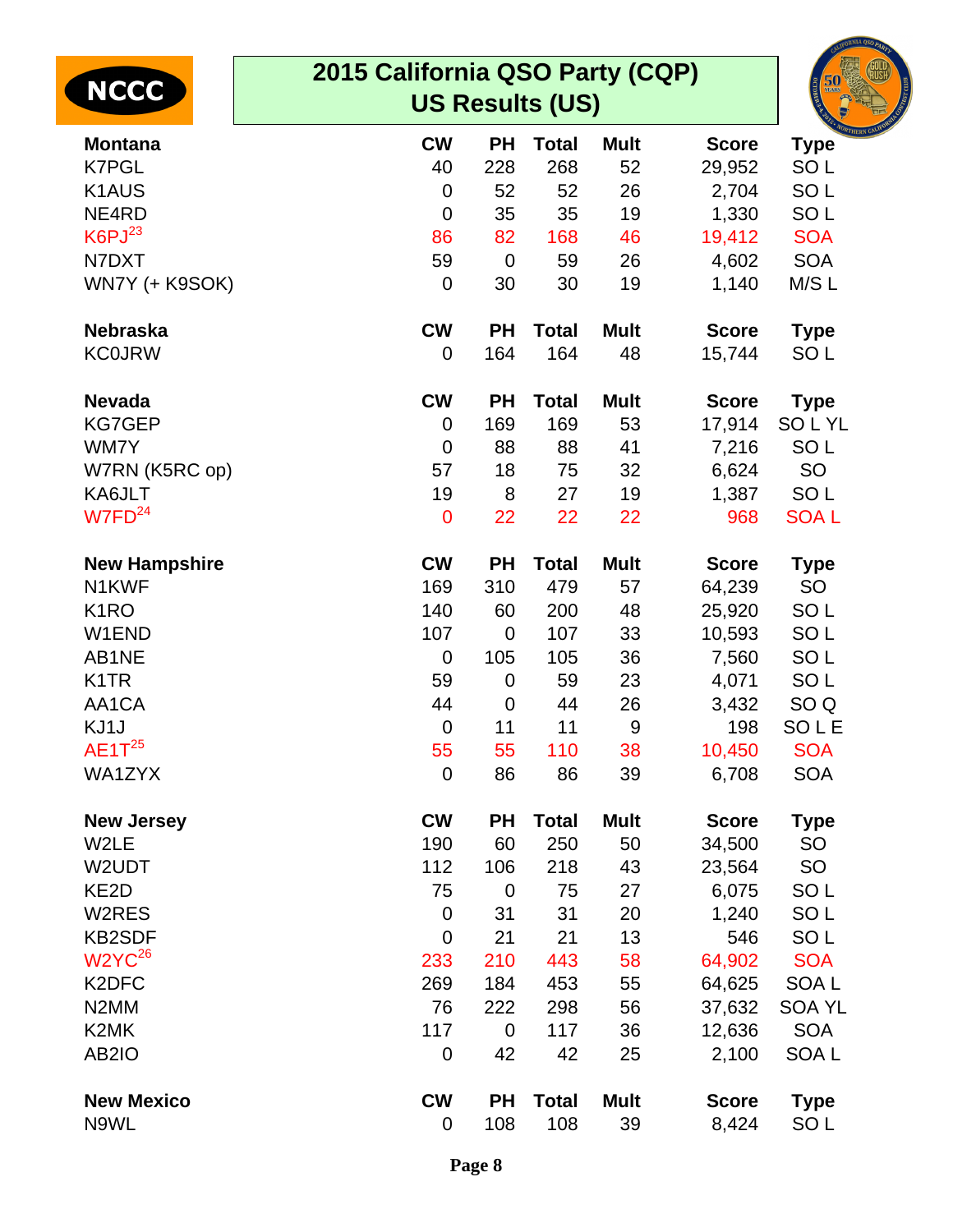| <b>NCCC</b>                   | 2015 California QSO Party (CQP)<br><b>US Results (US)</b> |                |              |             |                |                  |  |  |  |
|-------------------------------|-----------------------------------------------------------|----------------|--------------|-------------|----------------|------------------|--|--|--|
| <b>New Mexico</b>             | <b>CW</b>                                                 | <b>PH</b>      | <b>Total</b> | <b>Mult</b> | <b>Score</b>   | <b>Type</b>      |  |  |  |
| NM5WB                         | $\mathbf 0$                                               | 90             | 90           | 39          | 7,020          | SO <sub>L</sub>  |  |  |  |
| K7IA                          | 57                                                        | 0              | 57           | 29          | 4,959          | SO <sub>L</sub>  |  |  |  |
| W5TTE                         | 50                                                        | $\mathbf 0$    | 50           | 28          | 4,200          | SO <sub>Q</sub>  |  |  |  |
| <b>New York</b>               | <b>CW</b>                                                 | <b>PH</b>      | <b>Total</b> | <b>Mult</b> | <b>Score</b>   | <b>Type</b>      |  |  |  |
| K <sub>2</sub> ZR             | 266                                                       | $\overline{0}$ | 266          | 50          | 39,900         | SO <sub>L</sub>  |  |  |  |
| K7GM                          | 225                                                       | $\mathbf 0$    | 225          | 47          | 31,725         | SO               |  |  |  |
| NA <sub>2</sub> X             | 167                                                       | 33             | 200          | 42          | 23,814         | SO <sub>L</sub>  |  |  |  |
| W2RR (WA2AOG op)              | 128                                                       | $\mathbf 0$    | 128          | 40          | 15,360         | <b>SO</b>        |  |  |  |
| W <sub>2</sub> GR             | 76                                                        | $\overline{0}$ | 76           | 32          | 7,296          | SO <sub>L</sub>  |  |  |  |
| <b>KA2FHN</b>                 | 57                                                        | 11             | 68           | 24          | 4,632          | SO <sub>L</sub>  |  |  |  |
| <b>KB2AMY</b>                 | 49                                                        | $\overline{0}$ | 49           | 21          | 3,087          | SO <sub>L</sub>  |  |  |  |
| K <sub>2</sub> TV             | 18                                                        | 13             | 31           | 19          | 1,520          | SO <sub>L</sub>  |  |  |  |
| AD <sub>2</sub> KA            | $\mathbf 0$                                               | 41             | 41           | 18          | 1,476          | SO <sub>L</sub>  |  |  |  |
| NO <sub>2</sub> N             | $\mathbf 0$                                               | 16             | 16           | 16          | 512            | SO <sub>L</sub>  |  |  |  |
| N <sub>2NFI</sub>             | 0                                                         | 11             | 11           | 11          | 242            | SO <sub>L</sub>  |  |  |  |
| KC2TVJ                        | 1                                                         | 9              | 10           | 10          | 210            | SO <sub>L</sub>  |  |  |  |
| K2SSS <sup>27</sup>           | 441                                                       | 443            | 884          | 57          | 125,913        | <b>SOA</b>       |  |  |  |
| N2SQW                         | 94                                                        | 88             | 182          | 39          | 17,862         | <b>SOA</b>       |  |  |  |
| K <sub>2</sub> CYE            | 127                                                       | 27             | 154          | 39          | 16,965         | SOA <sub>L</sub> |  |  |  |
| <b>WA2MCR</b>                 | 94                                                        | 58             | 152          | 41          | 16,318         | <b>SOA</b>       |  |  |  |
| K <sub>2</sub> N <sub>V</sub> | 64                                                        | $\overline{0}$ | 64           | 26          | 4,992          | <b>SOAL</b>      |  |  |  |
| <b>N2SO</b>                   | 11                                                        | $\mathbf 0$    | 11           | 9           | 297            | SOA Q            |  |  |  |
| <b>KC2LRC</b>                 | $\mathbf 0$                                               | 12             | 12           | 12          | 288            | <b>SOAL</b>      |  |  |  |
| <b>North Carolina</b>         | <b>CW</b>                                                 | <b>PH</b>      | Total        | <b>Mult</b> | <b>Score</b>   | Type             |  |  |  |
| AD <sub>8</sub> J             | 149                                                       | 82             | 231          | 47          | 28,717         | <b>SO</b>        |  |  |  |
| K4DJ                          | 200                                                       | $\mathbf 0$    | 200          | 41          | 24,600         | SO <sub>L</sub>  |  |  |  |
| K4QPL                         | 182                                                       | $\mathbf 0$    | 182          | 41          | 22,386         | SO <sub>L</sub>  |  |  |  |
| N4YDU                         | 79                                                        | 124            | 203          | 45          | 21,825         | SO               |  |  |  |
| WA4GQG                        | 166                                                       | 21             | 187          | 39          | 21,060         | SO <sub>L</sub>  |  |  |  |
| N4VLQ                         | 0                                                         | 184            | 184          | 47          | 17,296         | SO <sub>L</sub>  |  |  |  |
| <b>KA4TLC</b>                 | $\mathbf 0$                                               | 115            | 115          | 41          | 9,430          | SO <sub>L</sub>  |  |  |  |
| WB1CZX                        | $\mathbf 0$                                               | 10             | 10           | 9           | 180            | SO <sub>L</sub>  |  |  |  |
| W4FS <sup>28</sup>            | 270                                                       | 278            | 548          | 57          | 77,862         | <b>SOA</b>       |  |  |  |
| KS4S                          | 102                                                       | 48             | 150          | 35          | 14,070         | SOA <sub>L</sub> |  |  |  |
| NC4SU                         | 0                                                         | 68             | 68           | 27          | 3,672          | SOA <sub>L</sub> |  |  |  |
| W3CL                          | 49                                                        | $\mathbf 0$    | 49           | 23          | 3,381          | SOA <sub>L</sub> |  |  |  |
| K <sub>1</sub> ZW             | 0                                                         | 37             | 37           | 19          | 1,406          | <b>SOA</b>       |  |  |  |
| WH6LE                         | $\pmb{0}$                                                 | 1              | 1            | 1           | $\overline{2}$ | SOA L            |  |  |  |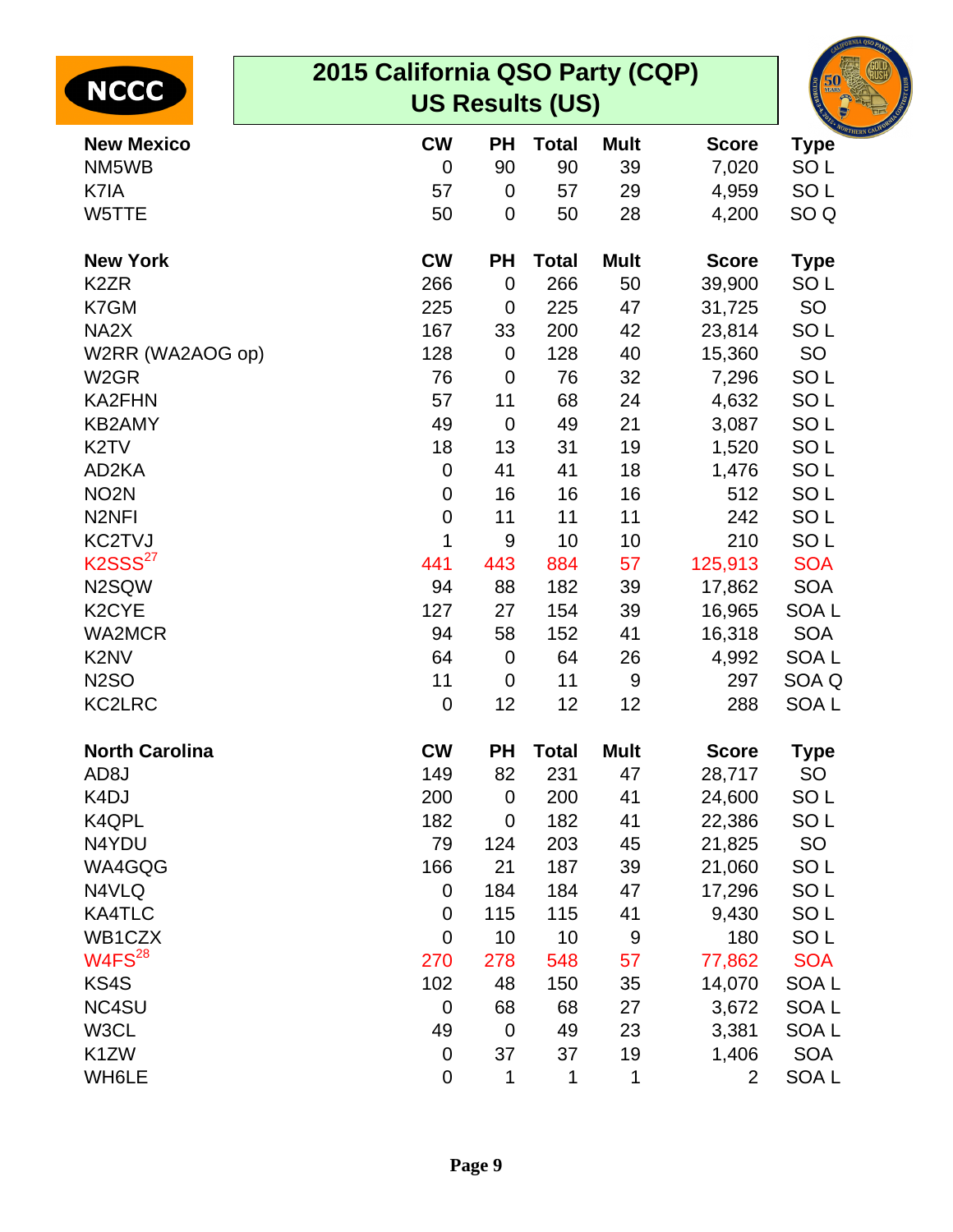| <b>NCCC</b>                                                              | 2015 California QSO Party (CQP)<br><b>US Results (US)</b> |             |              |             |              |                 |  |  |
|--------------------------------------------------------------------------|-----------------------------------------------------------|-------------|--------------|-------------|--------------|-----------------|--|--|
| <b>North Dakota</b>                                                      | <b>CW</b>                                                 | <b>PH</b>   | <b>Total</b> | <b>Mult</b> | <b>Score</b> | <b>Type</b>     |  |  |
| <b>K0UD</b>                                                              | $\mathbf 0$                                               | 162         | 162          | 50          | 16,200       | SO <sub>L</sub> |  |  |
| <b>WB0IWG</b>                                                            | $\mathbf 0$                                               | 77          | 77           | 33          | 5,082        | SO <sub>Q</sub> |  |  |
| Ohio                                                                     | <b>CW</b>                                                 | <b>PH</b>   | <b>Total</b> | <b>Mult</b> | <b>Score</b> | <b>Type</b>     |  |  |
| W8KTQ                                                                    | 163                                                       | 53          | 216          | 48          | 28,560       | SO <sub>L</sub> |  |  |
| NA8W                                                                     | 33                                                        | 140         | 173          | 44          | 16,676       | <b>SO</b>       |  |  |
| <b>NS80</b>                                                              | 80                                                        | 35          | 115          | 38          | 11,780       | <b>SO</b>       |  |  |
| K8MR                                                                     | 65                                                        | 17          | 82           | 34          | 7,786        | <b>SO</b>       |  |  |
| AB8OU                                                                    | 1                                                         | 54          | 55           | 29          | 3,219        | SO <sub>L</sub> |  |  |
| AB8AA                                                                    | $\mathbf 0$                                               | 53          | 53           | 26          | 2,756        | <b>SO</b>       |  |  |
| <b>KE8ANS</b>                                                            | $\mathbf 0$                                               | 41          | 41           | 23          | 1,886        | SO <sub>L</sub> |  |  |
| KG8FE                                                                    | $\mathbf 0$                                               | 35          | 35           | 20          | 1,400        | SO <sub>L</sub> |  |  |
| KD8FDK                                                                   | $\mathbf 0$                                               | 9           | 9            | 9           | 162          | SO <sub>L</sub> |  |  |
| N8OT                                                                     | $\,6$                                                     | 0           | 6            | 6           | 108          | SO <sub>Q</sub> |  |  |
| KC3EER (KC3EER/M op)                                                     | $\overline{0}$                                            | 5           | 5            | 5           | 50           | <b>SOLM</b>     |  |  |
| KE8G <sup>29</sup>                                                       | 248                                                       | $\mathbf 0$ | 248          | 49          | 36,456       | <b>SOAL</b>     |  |  |
| K8AJS                                                                    | 51                                                        | 0           | 51           | 30          | 4,590        | <b>SOA</b>      |  |  |
| W8JPF                                                                    | 45                                                        | 0           | 45           | 24          | 3,240        | SOA L           |  |  |
| K8BF                                                                     | 89                                                        | 241         | 330          | 54          | 40,446       | M/ML            |  |  |
| K8BF ops = W8PT, KB8UUZ, N8QE, K8MSH, N8BI, KD8FDK, W8KNO, K3GP, KB8AMZ, |                                                           |             |              |             |              |                 |  |  |

**ORNIA OSO** 

W5OV, WB9LBI

| <b>Oklahoma</b>    | <b>CW</b>   | PН             | Total | <b>Mult</b> | <b>Score</b> | <b>Type</b>      |
|--------------------|-------------|----------------|-------|-------------|--------------|------------------|
| <b>WA5NOM</b>      | 184         | 0              | 184   | 48          | 26,496       | SO <sub>L</sub>  |
| N <sub>4</sub> IJ  | 182         | $\mathbf 0$    | 182   | 44          | 24,024       | SO <sub>L</sub>  |
| N4THC              | $\mathbf 0$ | 81             | 81    | 38          | 6,156        | SO <sub>L</sub>  |
| N5UM               | 27          | 35             | 62    | 30          | 4,530        | SO <sub>L</sub>  |
| K5YAA              | 52          | $\overline{2}$ | 54    | 26          | 4,160        | <b>SO</b>        |
| K5CM <sup>30</sup> | 131         | $\mathbf 0$    | 131   | 39          | 15,327       | <b>SOAL</b>      |
| KF5GTX             | 0           | 42             | 42    | 25          | 2,100        | SOA <sub>L</sub> |
| KG5EZI             | 0           | 9              | 9     | 10          | 180          | SOA <sub>L</sub> |
|                    |             |                |       |             |              |                  |
| Oregon             | <b>CW</b>   | PН             | Total | <b>Mult</b> | <b>Score</b> | <b>Type</b>      |
| N7VS               | 89          | 74             | 163   | 43          | 17,845       | SO <sub>L</sub>  |
| W7GF               | 151         | $\mathbf 0$    | 151   | 39          | 17,667       | SO <sub>L</sub>  |
| K7ZO               | 0           | 32             | 32    | 24          | 1,536        | <b>SO</b>        |
| NW <sub>5</sub> H  | 0           | 23             | 23    | 20          | 920          | SO <sub>L</sub>  |
| K7EW               | 29          | $\mathbf 0$    | 29    | 10          | 870          | SO <sub>Q</sub>  |
| WR7X               | $\mathbf 0$ | 20             | 20    | 16          | 640          | SO <sub>L</sub>  |
| K7JKM              | 0           | 15             | 15    | 13          | 390          | SO <sub>L</sub>  |
| AF7TT              | 0           | 9              | 9     | 3           | 54           | SO <sub>L</sub>  |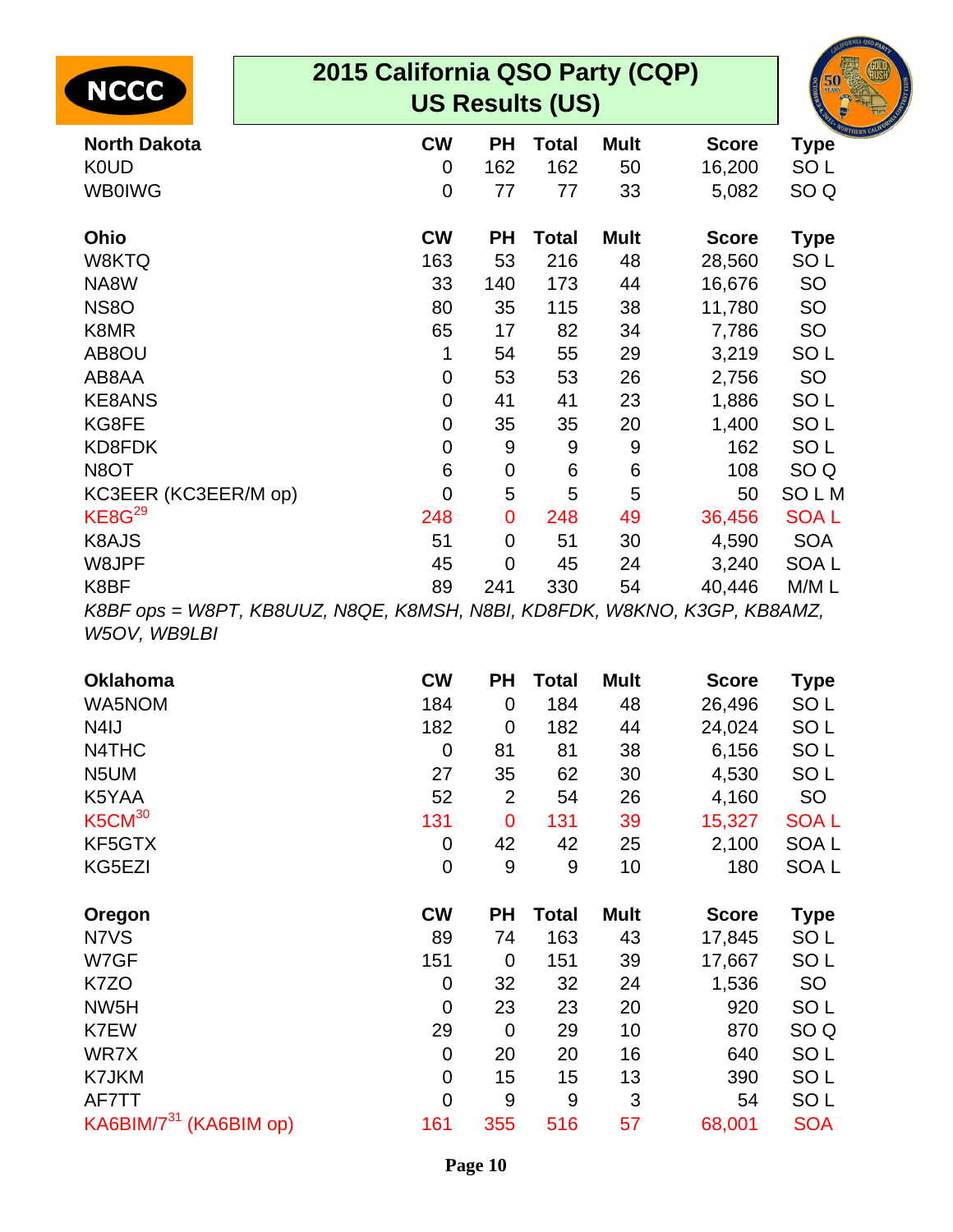| <b>NCCC</b>                   | 2015 California QSO Party (CQP)<br><b>US Results (US)</b> |                |                |                |              |                  |  |  |  |  |
|-------------------------------|-----------------------------------------------------------|----------------|----------------|----------------|--------------|------------------|--|--|--|--|
| Oregon                        | <b>CW</b>                                                 | <b>PH</b>      | <b>Total</b>   | <b>Mult</b>    | <b>Score</b> | <b>Type</b>      |  |  |  |  |
| WI7N                          | 89                                                        | 87             | 176            | 42             | 18,522       | <b>SOA</b>       |  |  |  |  |
| KI7Y                          | 116                                                       | 11             | 127            | 33             | 12,210       | <b>SOA</b>       |  |  |  |  |
| W7WHY                         | 103                                                       | $\mathbf 0$    | 103            | 32             | 9,888        | <b>SOA</b>       |  |  |  |  |
| <b>WA7YXY</b>                 | $\mathbf 0$                                               | 70             | 70             | 35             | 4,900        | SOA <sub>L</sub> |  |  |  |  |
| Pennsylvania                  | <b>CW</b>                                                 | <b>PH</b>      | <b>Total</b>   | <b>Mult</b>    | <b>Score</b> | <b>Type</b>      |  |  |  |  |
| WA3HAE                        | 325                                                       | 189            | 514            | 56             | 75,768       | SO <sub>L</sub>  |  |  |  |  |
| N3XF                          | 191                                                       | 127            | 318            | 49             | 40,523       | SO               |  |  |  |  |
| K3WJV                         | 182                                                       | $\mathbf 0$    | 182            | 44             | 24,024       | SO <sub>L</sub>  |  |  |  |  |
| NA3V                          | 133                                                       | 22             | 155            | 38             | 16,834       | SO <sub>L</sub>  |  |  |  |  |
| K3UA                          | 115                                                       | $\mathbf 0$    | 115            | 31             | 10,695       | SO <sub>L</sub>  |  |  |  |  |
| <b>K2LNS</b>                  | 51                                                        | 24             | 75             | 34             | 6,834        | SO <sub>L</sub>  |  |  |  |  |
| K3ZA                          | 59                                                        | $\mathbf 0$    | 59             | 26             | 4,602        | SO <sub>L</sub>  |  |  |  |  |
| N3BLS                         | 0                                                         | 39             | 39             | 29             | 2,262        | SO <sub>L</sub>  |  |  |  |  |
| KC3EAH                        | 0                                                         | 36             | 36             | 22             | 1,584        | SO <sub>L</sub>  |  |  |  |  |
| KA3UOL                        | $\mathbf 0$                                               | 16             | 16             | 13             | 416          | SO <sub>Q</sub>  |  |  |  |  |
| KC3EER (KC3EER/M op)          | $\mathbf 0$                                               | $\overline{2}$ | $\overline{2}$ | $\overline{2}$ | 8            | SOLM             |  |  |  |  |
| AA3B <sup>32</sup>            | 342                                                       | 303            | 645            | 57             | 93,024       | <b>SOA</b>       |  |  |  |  |
| K3WW                          | 274                                                       | 333            | 607            | 57             | 84,816       | <b>SOA</b>       |  |  |  |  |
| <b>W0BR</b>                   | 74                                                        | 179            | 253            | 52             | 30,160       | <b>SOA</b>       |  |  |  |  |
| KC3M                          | 183                                                       | 1              | 184            | 51             | 28,101       | <b>SOA</b>       |  |  |  |  |
| WV2M                          | 91                                                        | 91             | 182            | 41             | 18,655       | <b>SOA</b>       |  |  |  |  |
| WA3AAN                        | 98                                                        | $\mathbf 0$    | 98             | 36             | 10,584       | <b>SOA</b>       |  |  |  |  |
| K3MD                          | 67                                                        | 18             | 85             | 33             | 7,821        | SOA <sub>L</sub> |  |  |  |  |
| KB3CTX                        | 48                                                        | 3              | 51             | 28             | 4,200        | SOA L            |  |  |  |  |
| WF3M                          | 40                                                        | $\mathbf 0$    | 40             | 28             | 3,360        | SOA <sub>L</sub> |  |  |  |  |
| N3ZA                          | $\mathbf 0$                                               | 37             | 37             | 22             | 1,628        | <b>SOA</b>       |  |  |  |  |
| KB3JSV                        | $\mathbf 0$                                               | 33             | 33             | 21             | 1,386        | SOA <sub>L</sub> |  |  |  |  |
| <b>Rhode Island</b>           | <b>CW</b>                                                 | <b>PH</b>      | <b>Total</b>   | <b>Mult</b>    | <b>Score</b> | <b>Type</b>      |  |  |  |  |
| W1KDA                         | 0                                                         | 245            | 245            | 52             | 25,480       | <b>SO</b>        |  |  |  |  |
| W1WIU                         | 30                                                        | 140            | 170            | 51             | 18,870       | <b>SO</b>        |  |  |  |  |
| W1KMA                         | $\mathbf 0$                                               | 176            | 176            | 44             | 15,488       | SO               |  |  |  |  |
| K1NPT                         | $\mathbf 0$                                               | 20             | 20             | 13             | 520          | SO <sub>L</sub>  |  |  |  |  |
| W1WBB <sup>33</sup>           | 145                                                       | 68             | 213            | 52             | 29,692       | <b>SOAL</b>      |  |  |  |  |
| <b>South Carolina</b>         | <b>CW</b>                                                 | <b>PH</b>      | <b>Total</b>   | <b>Mult</b>    | <b>Score</b> | <b>Type</b>      |  |  |  |  |
| K <sub>2</sub> S <sub>X</sub> | 259                                                       | 106            | 365            | 52             | 51,428       | <b>SO</b>        |  |  |  |  |
| N4XL                          | 110                                                       | 74             | 184            | 42             | 20,076       | SO <sub>L</sub>  |  |  |  |  |
| W4SLT                         | 0                                                         | 179            | 179            | 45             | 16,110       | <b>SO</b>        |  |  |  |  |
| KS4YX                         | 119                                                       | 26             | 145            | 36             | 14,724       | SO <sub>L</sub>  |  |  |  |  |
| KV4LV                         | $\mathbf 0$                                               | 133            | 133            | 36             | 9,576        | SO <sub>L</sub>  |  |  |  |  |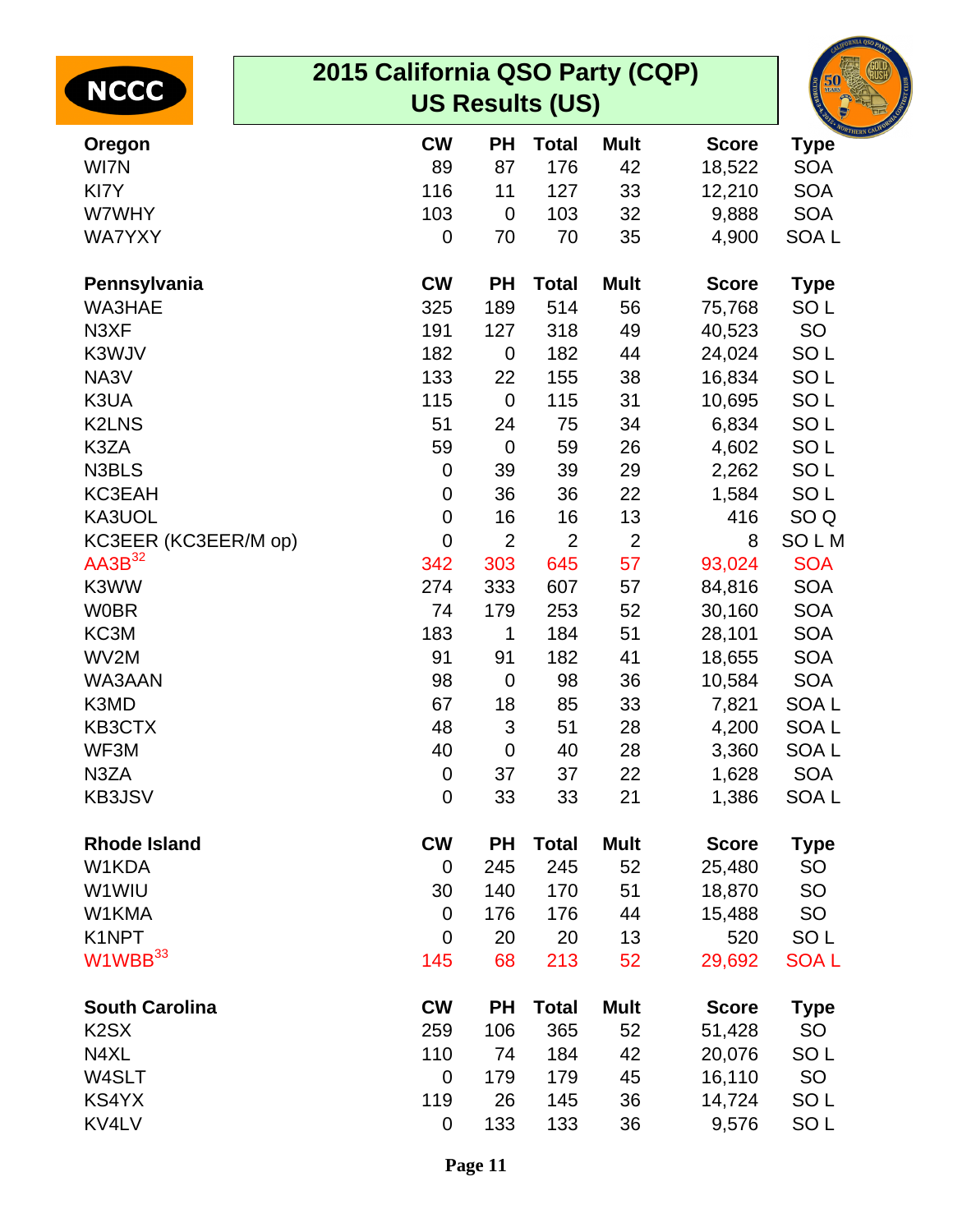| <b>NCCC</b>                   | 2015 California QSO Party (CQP) |                | <b>US Results (US)</b> |             |              |                  |
|-------------------------------|---------------------------------|----------------|------------------------|-------------|--------------|------------------|
| <b>South Carolina</b>         | <b>CW</b>                       | <b>PH</b>      | <b>Total</b>           | <b>Mult</b> | <b>Score</b> | <b>Type</b>      |
| AA4NN                         | 59                              | $\mathbf 0$    | 59                     | 29          | 5,133        | SO <sub>L</sub>  |
| KR4NO                         | 0                               | 61             | 61                     | 31          | 3,782        | SO <sub>L</sub>  |
| K4DLE                         | $\overline{2}$                  | 59             | 61                     | 29          | 3,596        | SO <sub>L</sub>  |
| WN4AFP                        | $\boldsymbol{9}$                | 0              | 9                      | 5           | 135          | SO <sub>L</sub>  |
| W4ANT <sup>34</sup>           | $\overline{2}$                  | 152            | 154                    | 38          | 11,780       | <b>SOA</b>       |
| <b>South Dakota</b>           | <b>CW</b>                       | <b>PH</b>      | <b>Total</b>           | <b>Mult</b> | <b>Score</b> | <b>Type</b>      |
| <b>KD0EE</b>                  | 82                              | 86             | 168                    | 44          | 18,392       | SO <sub>L</sub>  |
| <b>KB0WSW</b>                 | $\overline{0}$                  | 77             | 77                     | 34          | 5,236        | SO               |
| KE0Z                          | 25                              | $\mathbf 0$    | 25                     | 13          | 975          | SO <sub>Q</sub>  |
| <b>Tennessee</b>              | <b>CW</b>                       | <b>PH</b>      | <b>Total</b>           | <b>Mult</b> | <b>Score</b> | <b>Type</b>      |
| NA4K                          | 231                             | 272            | 503                    | 55          | 68,035       | SO <sub>L</sub>  |
| W9WI                          | 159                             | 182            | 341                    | 53          | 44,573       | <b>SO</b>        |
| W4KW                          | 0                               | 381            | 381                    | 56          | 42,672       | <b>SO</b>        |
| AB4GG                         | $\overline{0}$                  | 293            | 293                    | 56          | 32,816       | SO               |
| N4NA (NB4M op)                | 196                             | $\mathbf 0$    | 196                    | 44          | 25,872       | SO <sub>Q</sub>  |
| W4DAN                         | 136                             | 77             | 213                    | 46          | 25,852       | SO <sub>L</sub>  |
| W4UT                          | 147                             | 80             | 227                    | 39          | 23,439       | SO <sub>Q</sub>  |
| K <sub>1</sub> GU             | 153                             | 0              | 153                    | 37          | 16,983       | SO               |
| AI4DB                         | 0                               | 196            | 196                    | 43          | 16,856       | SO <sub>L</sub>  |
| KK4KW                         | 0                               | 144            | 144                    | 43          | 12,384       | SO <sub>YL</sub> |
| KJ4KKD                        | 0                               | 121            | 121                    | 41          | 9,922        | SO <sub>L</sub>  |
| W4BK                          | 67                              | 37             | 104                    | 32          | 8,800        | SO <sub>L</sub>  |
| KJ4IWZ                        | 85                              | $\overline{0}$ | 85                     | 32          | 8,160        | SO <sub>L</sub>  |
| WJ4HCP                        | $\mathbf 0$                     | 73             | 73                     | 35          | 5,110        | SO <sub>L</sub>  |
| N8UM <sup>35</sup>            | 384                             | 177            | 561                    | 53          | 79,818       | <b>SOA</b>       |
| N4ZZ                          | 255                             | 50             | 305                    | 52          | 44,980       | SOA <sub>L</sub> |
| K <sub>4</sub> RO             | 213                             | 116            | 329                    | 49          | 42,679       | SOA <sub>L</sub> |
| N <sub>4</sub> ARO            | 194                             | 69             | 263                    | 55          | 39,600       | SOA <sub>L</sub> |
| N4VV                          | 244                             | $\mathbf 0$    | 244                    | 48          | 35,136       | <b>SOA</b>       |
| K3IE                          | 166                             | 79             | 245                    | 49          | 32,144       | <b>SOAL</b>      |
| NS4X                          | 98                              | 49             | 147                    | 37          | 14,504       | <b>SOA</b>       |
| KA5VZG                        | 28                              | 118            | 146                    | 42          | 13,440       | SOA <sub>L</sub> |
| N <sub>4</sub> D <sub>W</sub> | 114                             | $\mathbf 0$    | 114                    | 35          | 11,970       | SOA L            |
| K4OWR                         | $\mathbf 0$                     | 89             | 89                     | 35          | 6,230        | <b>SOA</b>       |
| W3GFM                         | $\mathbf 0$                     | 76             | 76                     | 34          | 5,168        | SOA <sub>L</sub> |
| KV4MO                         | 15                              | 40             | 55                     | 33          | 4,125        | SOA <sub>L</sub> |
| <b>Texas</b>                  | <b>CW</b>                       | <b>PH</b>      | <b>Total</b>           | <b>Mult</b> | <b>Score</b> | <b>Type</b>      |
| K <sub>5</sub> TR             | 298                             | 994            | 1,292                  | 58          | 167,156      | <b>SO</b>        |
| WD5K                          | 290                             | 436            | 726                    | 56          | 97,552       | SO <sub>L</sub>  |
|                               |                                 |                |                        |             |              |                  |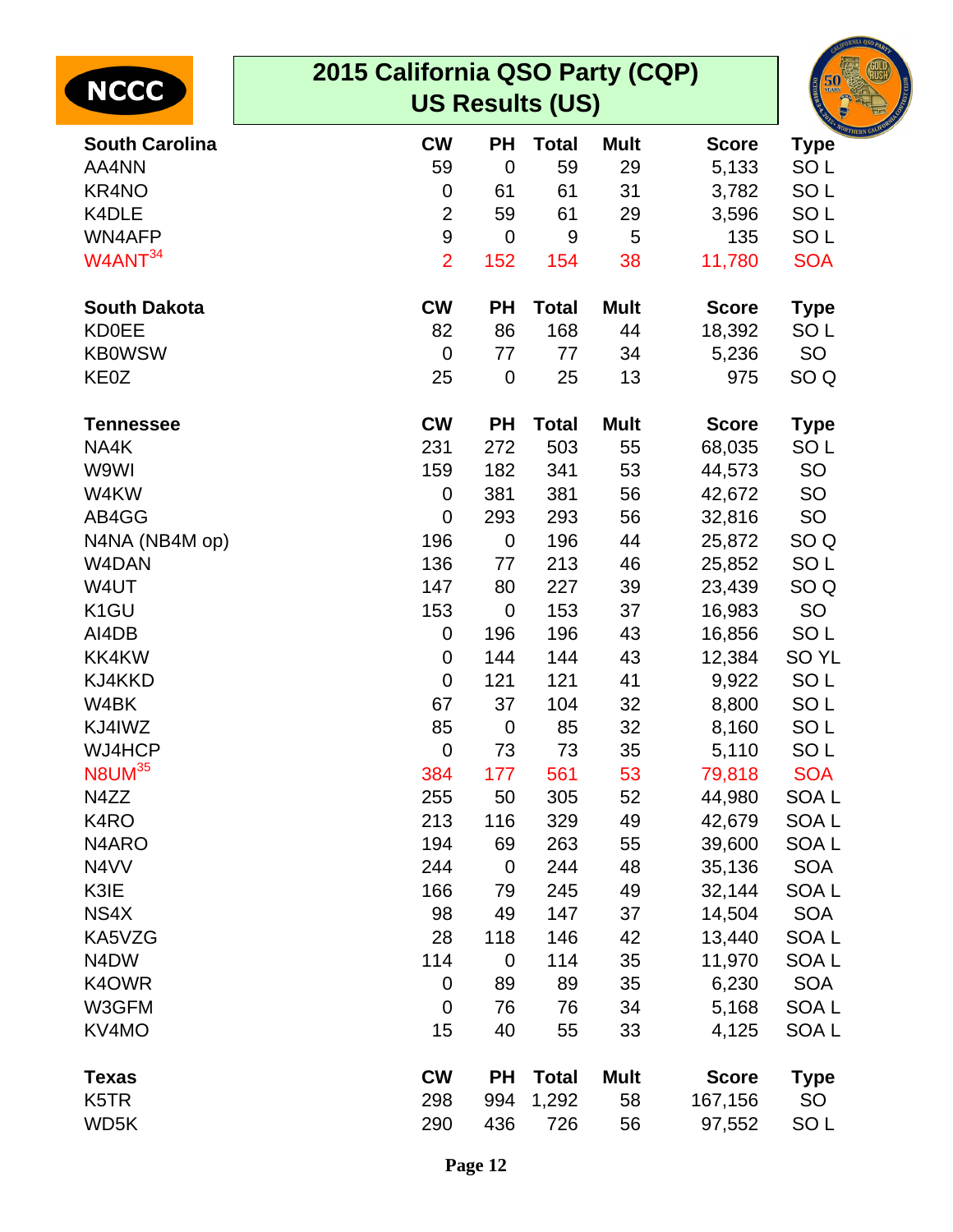| <b>NCCC</b>                                         | 2015 California QSO Party (CQP) |                | <b>US Results (US)</b> |             |              | GOLD<br>Rush<br>${\bf 50}$ |
|-----------------------------------------------------|---------------------------------|----------------|------------------------|-------------|--------------|----------------------------|
| <b>Texas</b>                                        | <b>CW</b>                       | <b>PH</b>      | <b>Total</b>           | <b>Mult</b> | <b>Score</b> | <b>Type</b>                |
| K <sub>5</sub> KJ                                   | 239                             | 165            | 404                    | 55          | 57,585       | SO <sub>Q</sub>            |
| WA8ZBT                                              | 229                             | 115            | 344                    | 51          | 46,767       | SO <sub>L</sub>            |
| NR5M                                                | $\mathbf 0$                     | 409            | 409                    | 54          | 44,172       | SO                         |
| K5TIA                                               | 251                             | $\mathbf 0$    | 251                    | 47          | 35,391       | SO                         |
| KC5R                                                | 128                             | 56             | 184                    | 45          | 22,320       | SO <sub>L</sub>            |
| N9NM                                                | 185                             | $\mathbf 0$    | 185                    | 40          | 22,200       | <b>SOLYL</b>               |
| K5DHY                                               | $\pmb{0}$                       | 181            | 181                    | 52          | 18,824       | SO <sub>L</sub>            |
| NW5Q                                                | $\mathbf 0$                     | 173            | 173                    | 45          | 15,570       | SO <sub>L</sub>            |
| N5RMS                                               | 112                             | $\overline{0}$ | 112                    | 39          | 13,104       | SO <sub>L</sub>            |
| KF5CYZ                                              | $\mathbf 0$                     | 157            | 157                    | 40          | 12,560       | SO <sub>L</sub>            |
| KT5V                                                | 118                             | $\mathbf 0$    | 118                    | 35          | 12,390       | SO <sub>L</sub>            |
| KF5WFL                                              | $\mathbf 0$                     | 153            | 153                    | 39          | 11,934       | SO <sub>L</sub>            |
| K <sub>5</sub> N <sub>Z</sub>                       | 109                             | $\mathbf 0$    | 109                    | 34          | 11,118       | SO <sub>L</sub>            |
| N5NU                                                | 64                              | 16             | 80                     | 33          | 7,392        | SO <sub>Q</sub>            |
| N <sub>5</sub> DTT                                  | $\mathbf 0$                     | 85             | 85                     | 37          | 6,290        | SO <sub>L</sub>            |
| K <sub>2</sub> SAN                                  | 37                              | 14             | 51                     | 27          | 3,753        | SO <sub>L</sub>            |
| KD5FBA                                              | $\mathbf 0$                     | 64             | 64                     | 29          | 3,712        | SO <sub>L</sub>            |
| KA5GIL                                              | $\mathbf 0$                     | 61             | 61                     | 28          | 3,416        | SO                         |
| KB6OJE                                              | $\mathbf 0$                     | 51             | 51                     | 29          | 2,958        | SO <sub>L</sub>            |
| W5QLF                                               | 35                              | $\mathbf 0$    | 35                     | 26          | 2,730        | SO <sub>L</sub>            |
| KG5U                                                | 40                              | $\mathbf 0$    | 40                     | 22          | 2,640        | SO <sub>L</sub>            |
| N5CWA                                               | $\mathbf 0$                     | 48             | 48                     | 24          | 2,304        | SO <sub>L</sub>            |
| K5KTF                                               | $\mathbf 0$                     | 25             | 25                     | 17          | 850          | SO <sub>L</sub>            |
| <b>KF5RLL</b>                                       | $\mathbf 0$                     | 23             | 23                     | 15          | 690          | SO <sub>L</sub>            |
| K5GQ                                                | 19                              | $\mathbf 0$    | 19                     | 12          | 684          | SO <sub>L</sub>            |
| <b>KF5NRS</b>                                       | 0                               | 8              | 8                      | 5           | 80           | SO <sub>L</sub>            |
| KF5RUW                                              | $\mathbf 0$                     | 3              | $\mathfrak{S}$         | 3           | 18           | SO <sub>L</sub>            |
| N5DO <sup>36</sup>                                  | 317                             | 494            | 811                    | 58          | 112,462      | <b>SOAL</b>                |
| N <sub>1</sub> CC                                   | 290                             | 458            | 748                    | 57          | 101,802      | SOA L                      |
| W5GN                                                | 184                             | $\mathbf 0$    | 184                    | 45          | 24,840       | <b>SOA</b>                 |
| AC4CA                                               | 166                             | $\mathbf 0$    | 166                    | 43          | 21,414       | <b>SOA</b>                 |
| KE5LQ                                               | 80                              | 88             | 168                    | 50          | 20,800       | <b>SOAL</b>                |
| N5AW                                                | 146                             | $\mathbf 0$    | 146                    | 40          | 17,520       | SOA <sub>L</sub>           |
| N5UJ (NM6E op)                                      | 25                              | 119            | 144                    | 44          | 13,772       | <b>SOA</b>                 |
| N <sub>5</sub> XJ                                   | 57                              | 73             | 130                    | 41          | 12,997       | <b>SOA</b>                 |
| N5VYS                                               | $\mathbf 0$                     | 96             | 96                     | 40          | 7,680        | SOA <sub>L</sub>           |
| WA2VYA                                              | 51                              | $\mathbf 0$    | 51                     | 27          | 4,131        | <b>SOA</b>                 |
| NM <sub>5</sub> M                                   | 45                              | $\mathbf 0$    | 45                     | 26          | 3,510        | <b>SOA</b>                 |
| <b>KB5DRJ</b>                                       | $\mathbf 0$                     | 19             | 19                     | 13          | 494          | SOA <sub>L</sub>           |
| W5RTA                                               | 155                             | 233            | 388                    | 55          | 51,205       | M/M L                      |
| W5RTA ops = W5MRM, W5HNS, W5QLF, N5UR, K2HIG, KD3VK |                                 |                |                        |             |              |                            |

ORNIA OS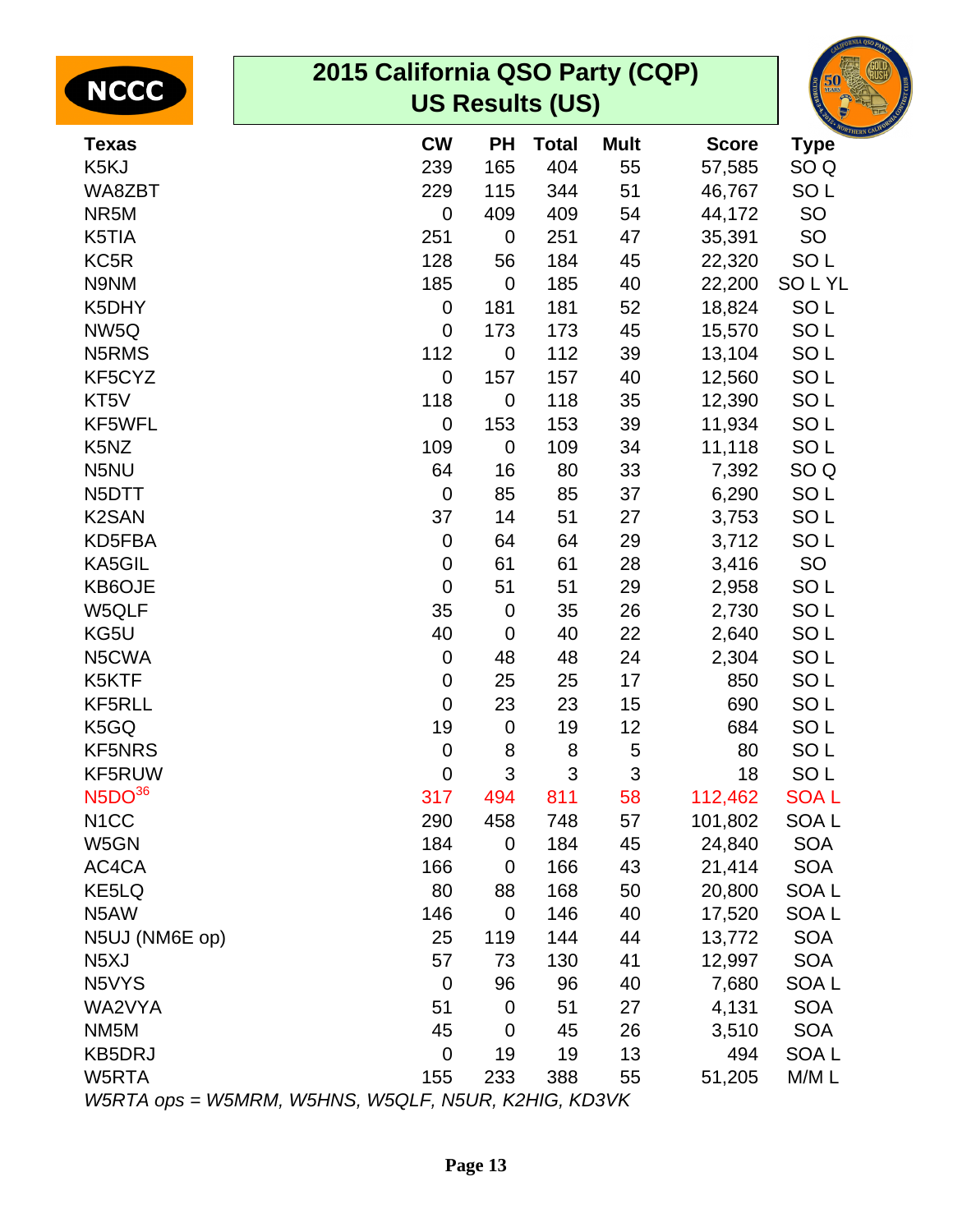| <b>NCCC</b><br><b>Utah</b> | 2015 California QSO Party (CQP)<br><b>US Results (US)</b><br><b>CW</b><br><b>PH</b><br><b>Mult</b> |                |                    |                         |                       |                                |  |  |  |
|----------------------------|----------------------------------------------------------------------------------------------------|----------------|--------------------|-------------------------|-----------------------|--------------------------------|--|--|--|
| AK7O                       | 49                                                                                                 | $\mathbf 0$    | <b>Total</b><br>49 | 31                      | <b>Score</b><br>4,557 | <b>Type</b><br>SO <sub>L</sub> |  |  |  |
| <b>K7ULS</b>               | 29                                                                                                 | 0              | 29                 | 20                      | 1,740                 | SO <sub>L</sub>                |  |  |  |
| <b>KD7WRC</b>              | $\mathbf 0$                                                                                        | 4              | 4                  | $\overline{\mathbf{4}}$ | 32                    | SO <sub>L</sub>                |  |  |  |
| $W7CT^{37}$                | 114                                                                                                | $\mathbf 0$    | 114                | 32                      | 10,944                | <b>SOA</b>                     |  |  |  |
| <b>KG7HSN</b>              | $\mathbf 0$                                                                                        | 10             | 10                 | 8                       | 160                   | SOA <sub>L</sub>               |  |  |  |
| <b>Vermont</b>             | <b>CW</b>                                                                                          | <b>PH</b>      | <b>Total</b>       | <b>Mult</b>             | <b>Score</b>          | <b>Type</b>                    |  |  |  |
| KB1WXM                     | $\mathbf 0$                                                                                        | 28             | 28                 | 19                      | 1,064                 | SO <sub>L</sub>                |  |  |  |
| Virginia                   | <b>CW</b>                                                                                          | <b>PH</b>      | <b>Total</b>       | <b>Mult</b>             | <b>Score</b>          | <b>Type</b>                    |  |  |  |
| K7SV                       | 363                                                                                                | 266            | 629                | 55                      | 89,155                | SO <sub>L</sub>                |  |  |  |
| K4ORD                      | 299                                                                                                | 0              | 299                | 46                      | 41,262                | SO <sub>L</sub>                |  |  |  |
| W4YE                       | 203                                                                                                | $\mathbf 0$    | 203                | 44                      | 26,796                | SO <sub>L</sub>                |  |  |  |
| KK4ODQ                     | 0                                                                                                  | 124            | 124                | 36                      | 8,928                 | SO <sub>L</sub>                |  |  |  |
| K4FTO                      | 70                                                                                                 | $\mathbf 0$    | 70                 | 31                      | 6,510                 | SO <sub>L</sub>                |  |  |  |
| KI4FW                      | 45                                                                                                 | $\mathbf 0$    | 45                 | 23                      | 3,105                 | SO <sub>Q</sub>                |  |  |  |
| W4VG                       | 34                                                                                                 | $\mathbf 0$    | 34                 | 23                      | 2,346                 | SO <sub>L</sub>                |  |  |  |
| W4DUK                      | 0                                                                                                  | 30             | 30                 | 18                      | 1,080                 | SO <sub>L</sub>                |  |  |  |
| KM4EKZ                     | 0                                                                                                  | 24             | 24                 | 18                      | 864                   | <b>SO</b>                      |  |  |  |
| K4HNL                      | $\mathbf 0$                                                                                        | $\overline{2}$ | $\overline{2}$     | $\overline{2}$          | 8                     | SO <sub>L</sub>                |  |  |  |
| N3UA <sup>38</sup>         | 277                                                                                                | 131            | 408                | 53                      | 57,929                | <b>SOAL</b>                    |  |  |  |
| W4CB (W2RU op)             | 241                                                                                                | 54             | 295                | 47                      | 39,057                | <b>SOA</b>                     |  |  |  |
| N4HB                       | 136                                                                                                | 83             | 219                | 44                      | 25,256                | <b>SOA</b>                     |  |  |  |
| WA4PGM                     | 137                                                                                                | 44             | 181                | 41                      | 20,459                | SOA Q                          |  |  |  |
| K4GM                       | 171                                                                                                | $\mathbf 0$    | 171                | 39                      | 20,007                | SOA <sub>L</sub>               |  |  |  |
| K0ZR                       | 128                                                                                                | 0              | 128                | 40                      | 15,360                | <b>SOA</b>                     |  |  |  |
| K4YND                      | 54                                                                                                 | $\mathbf 0$    | 54                 | 24                      | 3,888                 | SOA <sub>L</sub>               |  |  |  |
| KA4GFY                     | $\mathbf 0$                                                                                        | 27             | 27                 | 22                      | 1,188                 | SOA L                          |  |  |  |
| N3TG                       | 10                                                                                                 | 5              | 15                 | 12                      | 480                   | SOA <sub>L</sub>               |  |  |  |
| KD4LEM                     | $\mathbf 0$                                                                                        | 1              | 1                  | $\overline{2}$          | 4                     | SOA <sub>L</sub>               |  |  |  |
| Washington                 | <b>CW</b>                                                                                          | <b>PH</b>      | <b>Total</b>       | <b>Mult</b>             | <b>Score</b>          | <b>Type</b>                    |  |  |  |
| W7WA <sup>39</sup>         | 300                                                                                                | 660            | 960                | 57                      | 126,540               | <b>SO</b>                      |  |  |  |
| W7GKF                      | 192                                                                                                | 248            | 440                | 55                      | 58,960                | <b>SO</b>                      |  |  |  |
| W7OM                       | 175                                                                                                | 80             | 255                | 47                      | 32,195                | SO <sub>L</sub>                |  |  |  |
| WC7Q                       | 149                                                                                                | $\mathbf 0$    | 149                | 39                      | 17,433                | SO                             |  |  |  |
| <b>K7HBN</b>               | 131                                                                                                | $\mathbf 0$    | 131                | 40                      | 15,720                | SO <sub>Q</sub>                |  |  |  |
| W8BFX                      | 22                                                                                                 | 123            | 145                | 42                      | 13,104                | SO <sub>L</sub>                |  |  |  |
| <b>KB7N</b>                | 109                                                                                                | 1              | 110                | 36                      | 11,844                | SO                             |  |  |  |
| N7TCO                      | $\mathbf 0$                                                                                        | 124            | 124                | 46                      | 11,408                | SOLE                           |  |  |  |
| W7POE                      | 109                                                                                                | 3              | 112                | 33                      | 10,989                | SO <sub>L</sub>                |  |  |  |
| N7VZU                      | $\mathbf 0$                                                                                        | 113            | 113                | 44                      | 9,944                 | SO <sub>L</sub>                |  |  |  |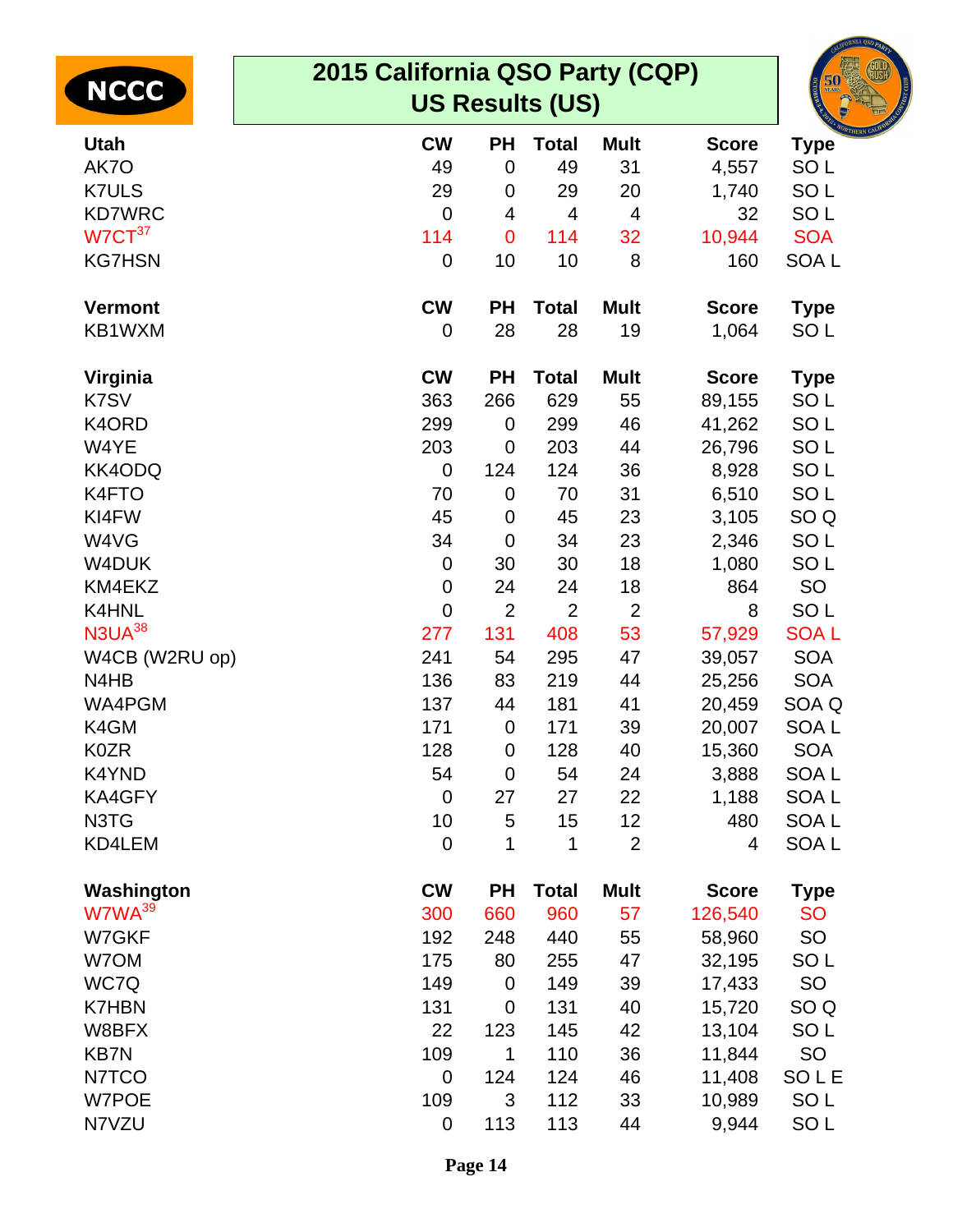| <b>NCCC</b>              | 2015 California QSO Party (CQP)<br><b>US Results (US)</b> |                |              |                |              |                  |  |
|--------------------------|-----------------------------------------------------------|----------------|--------------|----------------|--------------|------------------|--|
| Washington               | <b>CW</b>                                                 | <b>PH</b>      | <b>Total</b> | <b>Mult</b>    | <b>Score</b> | <b>Type</b>      |  |
| <b>WA7PRC</b>            | 62                                                        | 37             | 99           | 34             | 8,840        | SO <sub>L</sub>  |  |
| <b>W7LKG</b>             | 58                                                        | 26             | 84           | 31             | 7,006        | SO <sub>L</sub>  |  |
| K7VAP                    | $\overline{0}$                                            | 78             | 78           | 35             | 5,460        | <b>SOLYL</b>     |  |
| W7JKC                    | $\overline{0}$                                            | 46             | 46           | 33             | 3,036        | SO <sub>L</sub>  |  |
| N7EPD                    | 32                                                        | $\overline{0}$ | 32           | 16             | 1,536        | SO <sub>L</sub>  |  |
| W6AEA/7 (W6AEA op)       | 23                                                        | $\mathbf 0$    | 23           | 11             | 759          | SO               |  |
| <b>KE7ZAC</b>            | $\overline{0}$                                            | 20             | 20           | 16             | 640          | SO <sub>L</sub>  |  |
| N7AME                    | $\overline{0}$                                            | 26             | 26           | 11             | 572          | SO <sub>L</sub>  |  |
| K7CW                     | 13                                                        | 6              | 19           | 8              | 408          | SO <sub>L</sub>  |  |
| K7LFY <sup>40</sup>      | 58                                                        | 42             | 100          | 37             | 9,546        | <b>SOA</b>       |  |
| W7EWG                    | 16                                                        | 65             | 81           | 32             | 5,696        | SOA <sub>L</sub> |  |
| K7JNA                    | 28                                                        | 37             | 65           | 27             | 4,266        | SOA <sub>L</sub> |  |
| <b>KB7QPS</b>            | $\overline{0}$                                            | 16             | 16           | 12             | 384          | <b>SOAL</b>      |  |
| <b>KG7OSO (+ N5KB)</b>   | $\overline{0}$                                            | 101            | 101          | 38             | 7,676        | M/S L            |  |
|                          |                                                           |                |              |                |              |                  |  |
| <b>West Virginia</b>     | <b>CW</b>                                                 | <b>PH</b>      | <b>Total</b> | <b>Mult</b>    | <b>Score</b> | <b>Type</b>      |  |
| N8II                     | 140                                                       | 115            | 255          | 53             | 34,450       | SO               |  |
| KC3EER (KC3EER/M op)     | $\overline{0}$                                            | 1              | 1            | $\overline{2}$ | 4            | SOLM             |  |
| <b>NW8U<sup>41</sup></b> | 182                                                       | 189            | 371          | 54             | 49,896       | <b>SOA</b>       |  |
| N3EIL                    | $\overline{0}$                                            | 153            | 153          | 37             | 11,322       | SOA <sub>L</sub> |  |
| N4ZR                     | 54                                                        | $\mathbf 0$    | 54           | 26             | 4,212        | <b>SOA</b>       |  |
| <b>Wisconsin</b>         | <b>CW</b>                                                 | <b>PH</b>      | <b>Total</b> | <b>Mult</b>    | <b>Score</b> | <b>Type</b>      |  |
| KB9OWD                   | 67                                                        | 119            | 186          | 48             | 21,072       | SO <sub>L</sub>  |  |
| KB9S                     | 109                                                       | 38             | 147          | 36             | 14,508       | SO <sub>L</sub>  |  |
| WO9B                     | 116                                                       | 41             | 157          | 33             | 14,190       | SO <sub>L</sub>  |  |
| <b>AIOM</b>              | $\mathbf 0$                                               | 150            | 150          | 47             | 14,100       | <b>SO</b>        |  |
| K9EN                     | 82                                                        | $\mathbf 0$    | 82           | 42             | 10,332       | SO               |  |
| KG9JP                    | $\mathbf 0$                                               | 106            | 106          | 38             | 8,056        | SO <sub>L</sub>  |  |
| WB9TFH                   | 1                                                         | 61             | 62           | 34             | 4,250        | <b>SO</b>        |  |
| K9GDF                    | 54                                                        | $\mathbf 0$    | 54           | 26             | 4,212        | SO <sub>L</sub>  |  |
| <b>KC9UHH</b>            | $\overline{0}$                                            | 29             | 29           | 20             | 1,160        | <b>SOLYL</b>     |  |
| $K9OM^{42}$              | 357                                                       | 385            | 742          | 57             | 104,937      | <b>SOA</b>       |  |
| W9XT                     | 133                                                       | 111            | 244          | 48             | 29,808       | SOA <sub>L</sub> |  |
| N9NBC                    | $\mathbf 0$                                               | 26             | 26           | 20             | 1,040        | <b>SOA</b>       |  |
| AA9SJ                    | $\mathbf 0$                                               | 63             | 63           | 29             | 3,654        | M/ML             |  |
| Wyoming                  | <b>CW</b>                                                 | <b>PH</b>      | <b>Total</b> | <b>Mult</b>    | <b>Score</b> | <b>Type</b>      |  |
| N7MZW                    | $\overline{0}$                                            | 407            | 407          | 56             | 45,584       | SO <sub>L</sub>  |  |
| WC7S                     | 145                                                       | $\mathbf 0$    | 145          | 40             | 17,400       | SO <sub>Q</sub>  |  |
| WY7AA                    | $\mathbf 0$                                               | 140            | 140          | 43             | 12,040       | SO <sub>L</sub>  |  |
|                          |                                                           |                |              |                |              |                  |  |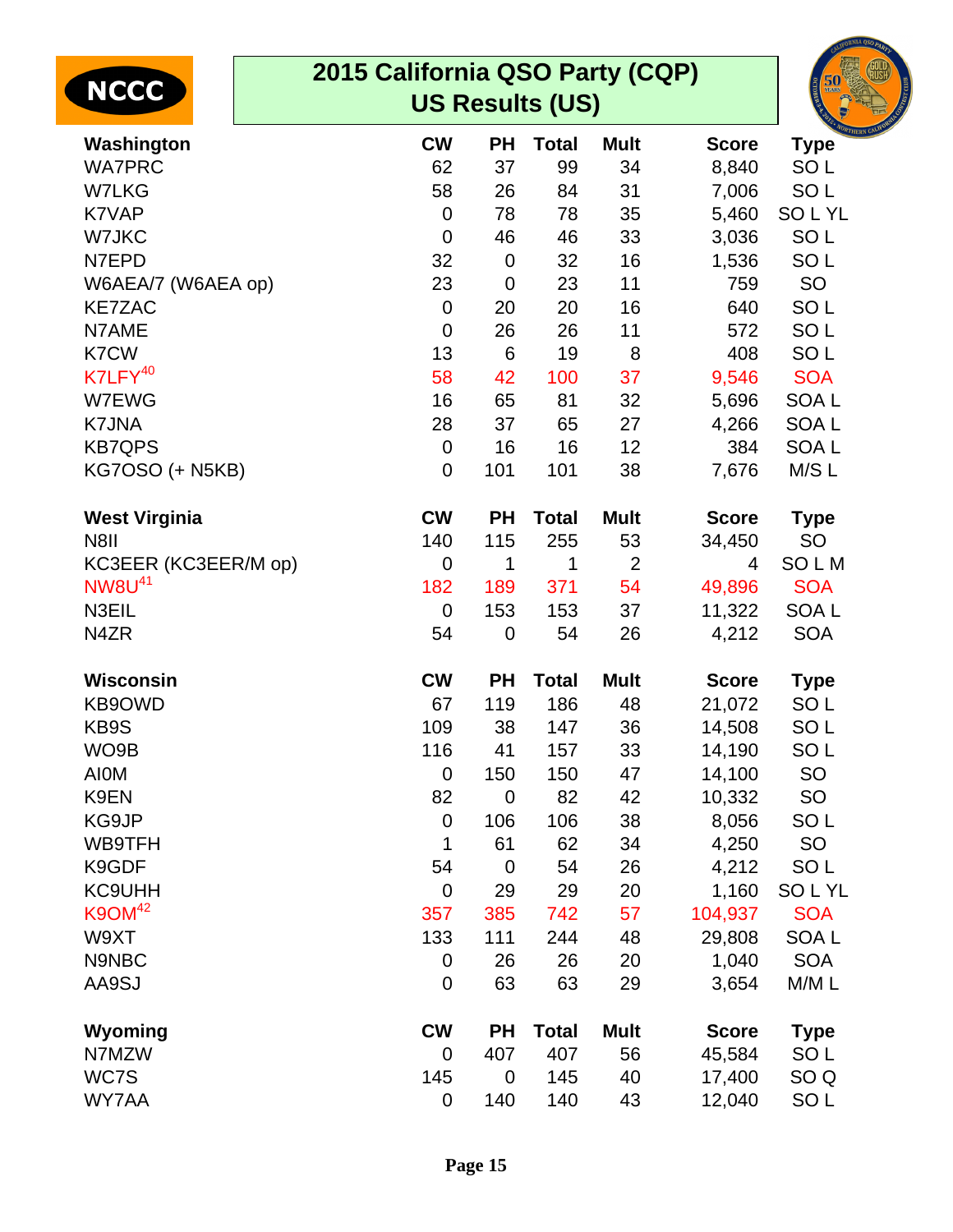

## **2015 California QSO Party (CQP) US Results (US)**



**Checklogs:** AB2TC, AG6V, AG6V, K1VMT, K5CKS, KA2VLP, KB4LWT, KC0ZVN, KF0JA, KG7OQY, KG7ULZ, N6GL, NF8M, W0XI, W1KQ, W3HVY, WI0WA, WX4NFL.

 $C =$ Checklog  $E =$  County Expedition  $L = Low Power$  $M = Mobile$  $M/M = Multi$ -Multi M/S = Multi-Single  $Q = QRP$ YL = YL Operator <sup>1</sup>New record for SOA LP Alabama <sup>2</sup>New record for SOA HP Alaska <sup>3</sup>New record for SOA HP Arizona <sup>4</sup>New record for SO HP Arkansas <sup>5</sup>New record for SOA LP Colorado <sup>6</sup>New record for SOA HP Delaware <sup>7</sup>New record for SOA LP Florida <sup>8</sup>New record for SOA HP Georgia <sup>9</sup>New record for SOA LP Hawaii <sup>10</sup>New record for SOA LP Idaho <sup>11</sup>New record for SOA HP Illinois <sup>12</sup>New record for SOA LP Indiana <sup>13</sup>New record for SOA LP Kansas <sup>14</sup>New record for SOA LP Kentucky <sup>15</sup>New record for SOA HP Louisiana <sup>16</sup>New record for SOA HP Maine <sup>17</sup>New record for SOA HP Maryland <sup>18</sup>New record for SOA LP Massachusetts <sup>19</sup>New record for SOA HP Michigan <sup>20</sup>New record for SOA HP Minnesota <sup>21</sup>New record for SOA LP Mississippi <sup>22</sup>New record for SOA HP Missouri <sup>23</sup>New record for SOA HP Montana <sup>24</sup>New record for SOA LP Nevada <sup>25</sup>New record for SOA HP New Hampshire <sup>26</sup>New record for SOA HP New Jersey <sup>27</sup>New record for SOA HP New York <sup>28</sup>New record for SOA HP North Carolina <sup>29</sup>New record for SOA LP Ohio <sup>30</sup>New record for SOA LP Oklahoma <sup>31</sup>New record for SOA HP Oregon <sup>32</sup>New record for SOA HP Pennsylvania